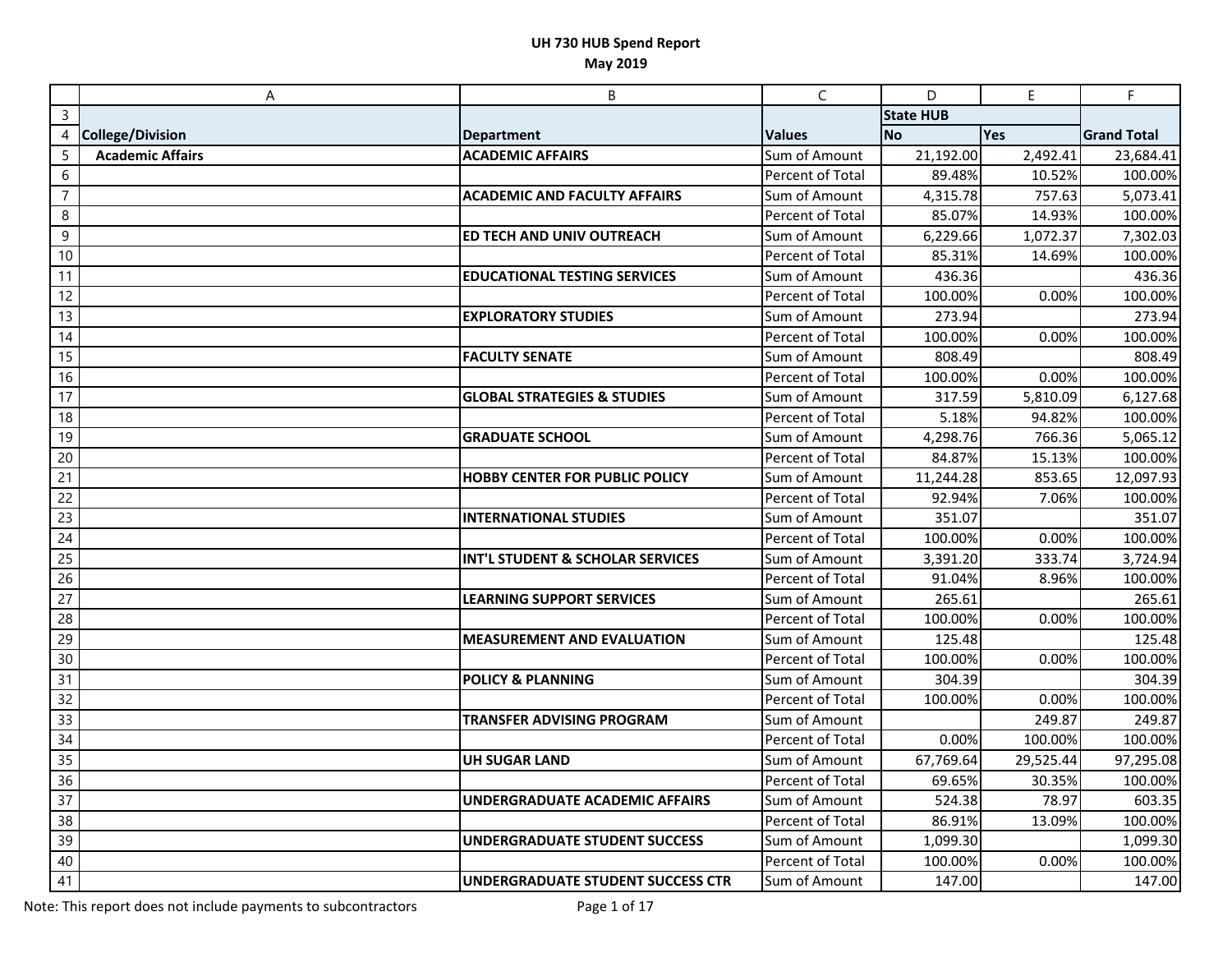|                 | Α                                 | B                                            | $\mathsf{C}$     | D                | E         | $\mathsf F$        |
|-----------------|-----------------------------------|----------------------------------------------|------------------|------------------|-----------|--------------------|
| $\overline{3}$  |                                   |                                              |                  | <b>State HUB</b> |           |                    |
| 4               | <b>College/Division</b>           | <b>Department</b>                            | <b>Values</b>    | <b>No</b>        | Yes       | <b>Grand Total</b> |
| 42              | <b>Academic Affairs</b>           | <b>UNDERGRADUATE STUDENT SUCCESS CTR</b>     | Percent of Total | 100.00%          | 0.00%     | 100.00%            |
| 43              |                                   | <b>WRITING CENTER</b>                        | Sum of Amount    | 128.99           |           | 128.99             |
| 44              |                                   |                                              | Percent of Total | 100.00%          | 0.00%     | 100.00%            |
|                 | 45 Academic Affairs Sum of Amount |                                              |                  | 123,223.92       | 41,940.53 | 165,164.45         |
| 46              | Academic Affairs Percent of Total |                                              |                  | 74.61%           | 25.39%    | 100.00%            |
| 47              | <b>Administration and Finance</b> | <b>A&amp;F MARKETING &amp; COMMUNICATION</b> | Sum of Amount    |                  | 3,930.91  | 3,930.91           |
| 48              |                                   |                                              | Percent of Total | 0.00%            | 100.00%   | 100.00%            |
| 49              |                                   | <b>ADMINISTRATION &amp; FINANCE</b>          | Sum of Amount    | 12,681.82        | 339.12    | 13,020.94          |
| 50              |                                   |                                              | Percent of Total | 97.40%           | 2.60%     | 100.00%            |
| 51              |                                   | <b>AUXILIARY SERVICES OPERATIONS</b>         | Sum of Amount    | 17,740.49        |           | 17,740.49          |
| 52              |                                   |                                              | Percent of Total | 100.00%          | 0.00%     | 100.00%            |
| 53              |                                   | <b>BUDGET</b>                                | Sum of Amount    | 1,018.39         | 195.50    | 1,213.89           |
| $\overline{54}$ |                                   |                                              | Percent of Total | 83.89%           | 16.11%    | 100.00%            |
| 55              |                                   | <b>BUSINESS SERVICES</b>                     | Sum of Amount    | 285.87           | 10,066.39 | 10,352.26          |
| 56              |                                   |                                              | Percent of Total | 2.76%            | 97.24%    | 100.00%            |
| 57              |                                   | <b>CAMPUS SAFETY ADMINISTRATION</b>          | Sum of Amount    | 277.49           |           | 277.49             |
| 58              |                                   |                                              | Percent of Total | 100.00%          | 0.00%     | 100.00%            |
| 59              |                                   | <b>CAMPUS SAFETY SYSTEMS</b>                 | Sum of Amount    | 64,322.47        | 115.38    | 64,437.85          |
| 60              |                                   |                                              | Percent of Total | 99.82%           | 0.18%     | 100.00%            |
| 61              |                                   | <b>CENTRAL FACILITY SERVICES</b>             | Sum of Amount    | 3,046.05         | 6,102.48  | 9,148.53           |
| 62              |                                   |                                              | Percent of Total | 33.30%           | 66.70%    | 100.00%            |
| 63              |                                   | <b>CONTROLLER (PH)</b>                       | Sum of Amount    | 7,060.83         | 662.31    | 7,723.14           |
| 64              |                                   |                                              | Percent of Total | 91.42%           | 8.58%     | 100.00%            |
| 65              |                                   | <b>COUGAR CARD</b>                           | Sum of Amount    | 7,541.90         | 6,494.10  | 14,036.00          |
| 66              |                                   |                                              | Percent of Total | 53.73%           | 46.27%    | 100.00%            |
| 67              |                                   | <b>CULLEN PERFORM HALL</b>                   | Sum of Amount    | 95,772.25        | 2,243.72  | 98,015.97          |
| 68              |                                   |                                              | Percent of Total | 97.71%           | 2.29%     | 100.00%            |
| 69              |                                   | <b>EMERGENCY MANAGEMENT</b>                  | Sum of Amount    | 104.50           | 51.79     | 156.29             |
| 70              |                                   |                                              | Percent of Total | 66.86%           | 33.14%    | 100.00%            |
| 71              |                                   | <b>ENTERPRISE SYSTEMS</b>                    | Sum of Amount    | 757,089.34       | 4,971.29  | 762,060.63         |
| 72              |                                   |                                              | Percent of Total | 99.35%           | 0.65%     | 100.00%            |
| $\overline{73}$ |                                   | <b>ENV. HEALTH &amp; LIFE SAFETY</b>         | Sum of Amount    | 3,917.46         |           | 3,917.46           |
| 74              |                                   |                                              | Percent of Total | 100.00%          | 0.00%     | 100.00%            |
| 75              |                                   | <b>FACILITIES BUSINESS SERVICES</b>          | Sum of Amount    | 115.47           | 4,132.83  | 4,248.30           |
| 76              |                                   |                                              | Percent of Total | 2.72%            | 97.28%    | 100.00%            |
| 77              |                                   | <b>FACILITIES MANAGEMENT</b>                 | Sum of Amount    | 12,100.23        | 1,854.25  | 13,954.48          |
| 78              |                                   |                                              | Percent of Total | 86.71%           | 13.29%    | 100.00%            |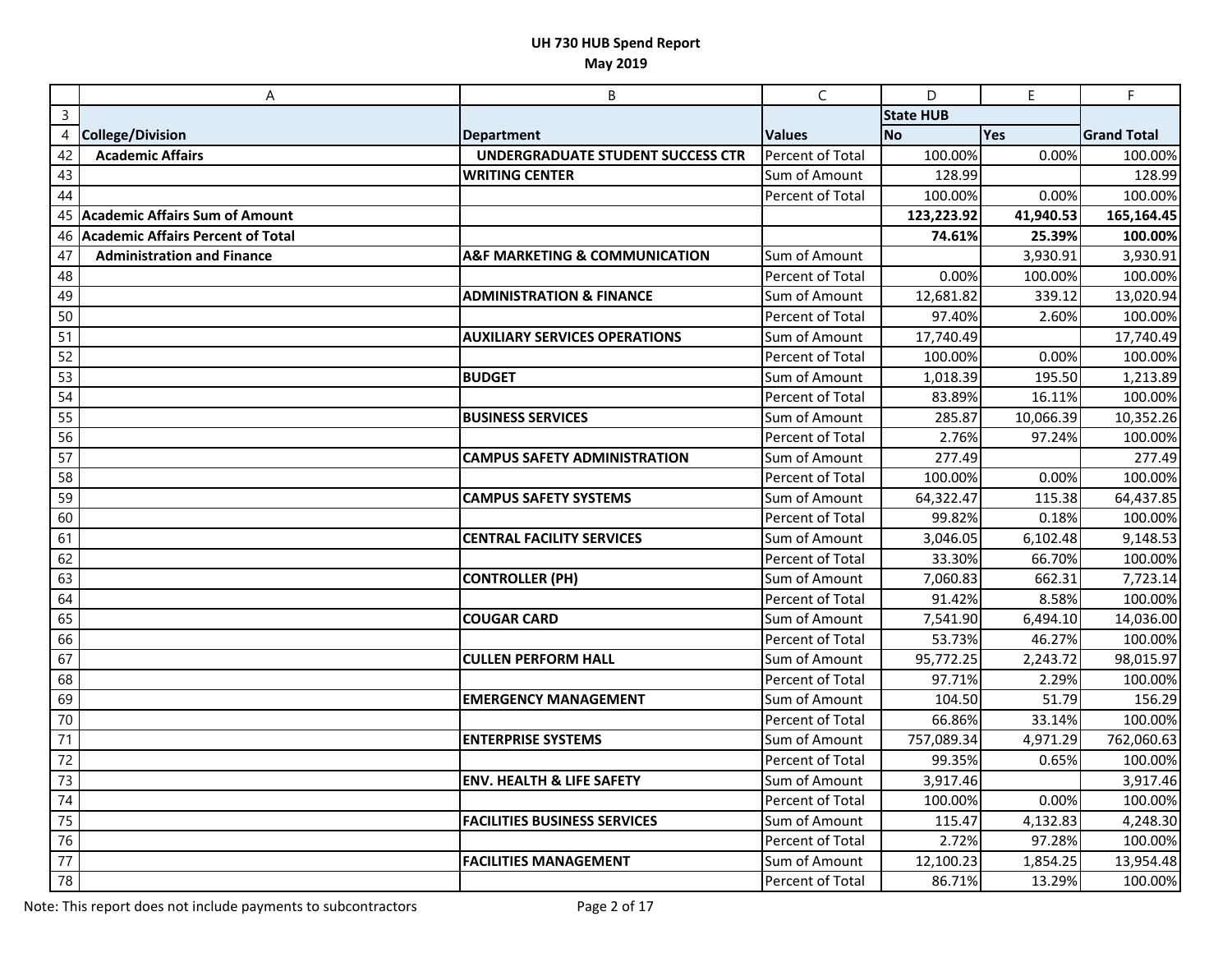|     | A                                 | B                                         | C                | D                | $\mathsf E$  | F.                 |
|-----|-----------------------------------|-------------------------------------------|------------------|------------------|--------------|--------------------|
| 3   |                                   |                                           |                  | <b>State HUB</b> |              |                    |
|     | 4 College/Division                | <b>Department</b>                         | <b>Values</b>    | <b>No</b>        | Yes          | <b>Grand Total</b> |
| 79  | <b>Administration and Finance</b> | <b>FACILITIES OPERATION &amp; MAINT</b>   | Sum of Amount    | 421.09           | 283.52       | 704.61             |
| 80  |                                   |                                           | Percent of Total | 59.76%           | 40.24%       | 100.00%            |
| 81  |                                   | <b>FACILITIES PLANNING &amp; CONSTRUC</b> | Sum of Amount    | 12,564,103.55    | 1,250,414.78 | 13,814,518.33      |
| 82  |                                   |                                           | Percent of Total | 90.95%           | 9.05%        | 100.00%            |
| 83  |                                   | <b>FACILITIES/CONSTRUC MGMT ADMIN</b>     | Sum of Amount    | 44.94            | 98.37        | 143.31             |
| 84  |                                   |                                           | Percent of Total | 31.36%           | 68.64%       | 100.00%            |
| 85  |                                   | <b>FINANCIAL REPORTING</b>                | Sum of Amount    |                  | 2,005.89     | 2,005.89           |
| 86  |                                   |                                           | Percent of Total | 0.00%            | 100.00%      | 100.00%            |
| 87  |                                   | FIRE LIFE SAFETY SERVICES                 | Sum of Amount    | 1,986.00         |              | 1,986.00           |
| 88  |                                   |                                           | Percent of Total | 100.00%          | 0.00%        | 100.00%            |
| 89  |                                   | <b>HIGH PERFORMANCE &amp; COMP NETWK</b>  | Sum of Amount    | 5,498.63         | 77.85        | 5,576.48           |
| 90  |                                   |                                           | Percent of Total | 98.60%           | 1.40%        | 100.00%            |
| 91  |                                   | <b>HUMAN RESOURCES</b>                    | Sum of Amount    | 109,303.54       | 8,822.16     | 118,125.70         |
| 92  |                                   |                                           | Percent of Total | 92.53%           | 7.47%        | 100.00%            |
| 93  |                                   | <b>INST - BUDGET</b>                      | Sum of Amount    | 59,875.00        |              | 59,875.00          |
| 94  |                                   |                                           | Percent of Total | 100.00%          | 0.00%        | 100.00%            |
| 95  |                                   | <b>INST - BUSINESS SERVICES</b>           | Sum of Amount    | 4,781,574.06     |              | 4,781,574.06       |
| 96  |                                   |                                           | Percent of Total | 100.00%          | 0.00%        | 100.00%            |
| 97  |                                   | <b>INSTITUTIONAL HUMAN RESOURCES</b>      | Sum of Amount    | 4,095.00         |              | 4,095.00           |
| 98  |                                   |                                           | Percent of Total | 100.00%          | 0.00%        | 100.00%            |
| 99  |                                   | <b>KUHF RADIO</b>                         | Sum of Amount    | 36,557.49        | 13,554.08    | 50,111.57          |
| 100 |                                   |                                           | Percent of Total | 72.95%           | 27.05%       | 100.00%            |
| 101 |                                   | <b>MINOR &amp; PLANNED PROJECTS</b>       | Sum of Amount    | 328,096.45       | 60,465.00    | 388,561.45         |
| 102 |                                   |                                           | Percent of Total | 84.44%           | 15.56%       | 100.00%            |
| 103 |                                   | <b>MINOR IN-HOUSE CONSTRUCTION</b>        | Sum of Amount    | 2,057.21         |              | 2,057.21           |
| 104 |                                   |                                           | Percent of Total | 100.00%          | 0.00%        | 100.00%            |
| 105 |                                   | OFFICE EQUAL OPPORTUNITY SRVS             | Sum of Amount    | 12,261.16        | 3,678.75     | 15,939.91          |
| 106 |                                   |                                           | Percent of Total | 76.92%           | 23.08%       | 100.00%            |
| 107 |                                   | <b>OFFICE OF SUSTAINABILITY</b>           | Sum of Amount    | 840.50           |              | 840.50             |
| 108 |                                   |                                           | Percent of Total | 100.00%          | 0.00%        | 100.00%            |
| 109 |                                   | <b>PARKING &amp; TRANS SERVICES</b>       | Sum of Amount    | 748,780.12       | 6,279.40     | 755,059.52         |
| 110 |                                   |                                           | Percent of Total | 99.17%           | 0.83%        | 100.00%            |
| 111 |                                   | PHY PLANT-AUTOMOTIVE                      | Sum of Amount    | 5,834.51         | 12,565.70    | 18,400.21          |
| 112 |                                   |                                           | Percent of Total | 31.71%           | 68.29%       | 100.00%            |
| 113 |                                   | PHY PLANT-GROUNDS MAINT                   | Sum of Amount    | 15,523.06        |              | 15,523.06          |
| 114 |                                   |                                           | Percent of Total | 100.00%          | 0.00%        | 100.00%            |
| 115 |                                   | PHY PLANT-SOLID WASTE                     | Sum of Amount    | 1,418.20         | 416.58       | 1,834.78           |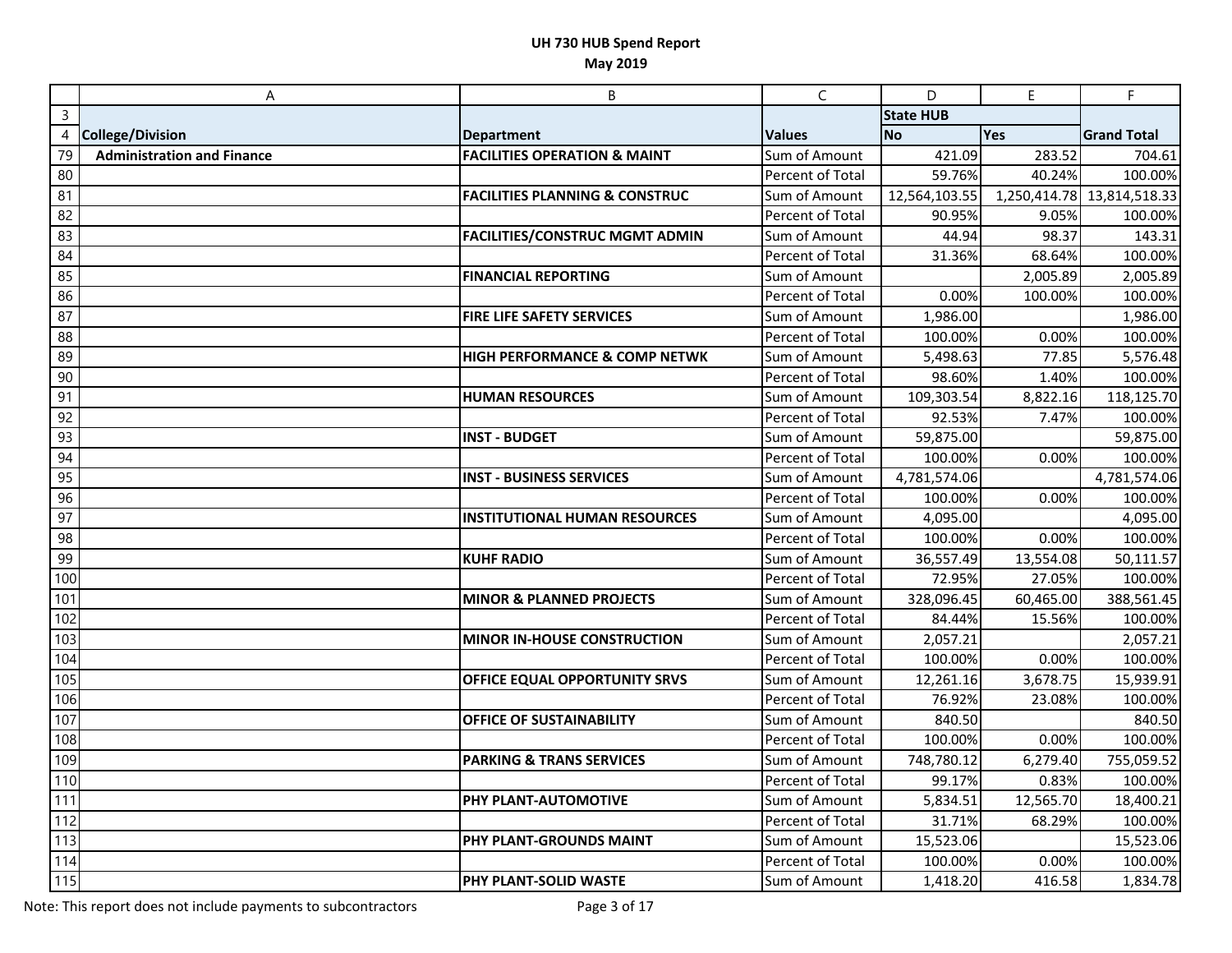|                | A                                 | B                                        | $\mathsf{C}$            | D                | $\mathsf E$ | F.                 |
|----------------|-----------------------------------|------------------------------------------|-------------------------|------------------|-------------|--------------------|
| $\overline{3}$ |                                   |                                          |                         | <b>State HUB</b> |             |                    |
| 4              | <b>College/Division</b>           | <b>Department</b>                        | <b>Values</b>           | <b>No</b>        | Yes         | <b>Grand Total</b> |
| 116            | <b>Administration and Finance</b> | PHY PLANT-SOLID WASTE                    | Percent of Total        | 77.30%           | 22.70%      | 100.00%            |
| 117            |                                   | <b>PHYSICAL PLANT</b>                    | Sum of Amount           | 147,900.78       | 117,422.21  | 265,322.99         |
| 118            |                                   |                                          | Percent of Total        | 55.74%           | 44.26%      | 100.00%            |
| 119            |                                   | <b>PLANNING</b>                          | Sum of Amount           | 30.98            |             | 30.98              |
| 120            |                                   |                                          | Percent of Total        | 100.00%          | 0.00%       | 100.00%            |
| 121            |                                   | <b>POLICE</b>                            | Sum of Amount           | 41,873.30        | 1,232.63    | 43,105.93          |
| 122            |                                   |                                          | Percent of Total        | 97.14%           | 2.86%       | 100.00%            |
| 123            |                                   | POSTAL SERVICES OPERATIONS               | Sum of Amount           | 2,329.69         |             | 2,329.69           |
| 124            |                                   |                                          | Percent of Total        | 100.00%          | 0.00%       | 100.00%            |
| 125            |                                   | PRINTING OPERATIONS                      | Sum of Amount           | 13,617.01        | 277.37      | 13,894.38          |
| 126            |                                   |                                          | Percent of Total        | 98.00%           | 2.00%       | 100.00%            |
| 127            |                                   | <b>PUBLIC ART</b>                        | Sum of Amount           | 82,622.59        |             | 82,622.59          |
| 128            |                                   |                                          | Percent of Total        | 100.00%          | 0.00%       | 100.00%            |
| 129            |                                   | <b>PUBLIC BROADCASTING (PH)</b>          | Sum of Amount           | 77,794.52        |             | 77,794.52          |
| 130            |                                   |                                          | Percent of Total        | 100.00%          | 0.00%       | 100.00%            |
| 131            |                                   | <b>REAL ESTATE SERVICES</b>              | Sum of Amount           | 32.97            |             | 32.97              |
| 132            |                                   |                                          | Percent of Total        | 100.00%          | 0.00%       | 100.00%            |
| 133            |                                   | <b>RISK MANAGEMENT</b>                   | Sum of Amount           | 203.79           |             | 203.79             |
| 134            |                                   |                                          | Percent of Total        | 100.00%          | 0.00%       | 100.00%            |
| 135            |                                   | <b>SERVICE LEVEL AGREEMENT</b>           | Sum of Amount           | 2,130.80         | 152,710.00  | 154,840.80         |
| 136            |                                   |                                          | Percent of Total        | 1.38%            | 98.62%      | 100.00%            |
| 137            |                                   | <b>STUDENT BUSINESS SERVICES</b>         | Sum of Amount           | 18,427.27        | 3,723.15    | 22,150.42          |
| 138            |                                   |                                          | Percent of Total        | 83.19%           | 16.81%      | 100.00%            |
| 139            |                                   | <b>TECHNOLOGY SERVICES &amp; SUPPORT</b> | Sum of Amount           | 109,171.98       | 62,050.12   | 171,222.10         |
| 140            |                                   |                                          | Percent of Total        | 63.76%           | 36.24%      | 100.00%            |
| 141            |                                   | TV PUBLIC BROADCASTING                   | Sum of Amount           | 87,647.76        | 6,618.11    | 94,265.87          |
| 142            |                                   |                                          | Percent of Total        | 92.98%           | 7.02%       | 100.00%            |
| 143            |                                   | UIT BUSINESS SERVICES                    | Sum of Amount           | 1,121.55         | 1,934.34    | 3,055.89           |
| 144            |                                   |                                          | Percent of Total        | 36.70%           | 63.30%      | 100.00%            |
| 145            |                                   | UIT EXTERNALLY FUNDED PROJECTS           | Sum of Amount           | 850.00           | 4,576.00    | 5,426.00           |
| 146            |                                   |                                          | <b>Percent of Total</b> | 15.67%           | 84.33%      | 100.00%            |
| 147            |                                   | <b>UIT SECURITY</b>                      | Sum of Amount           | 745.75           | 5,322.72    | 6,068.47           |
| 148            |                                   |                                          | Percent of Total        | 12.29%           | 87.71%      | 100.00%            |
| 149            |                                   | <b>UNIV PROP SERV OPERATIONS</b>         | Sum of Amount           | 200,861.00       | 2,739.42    | 203,600.42         |
| 150            |                                   |                                          | Percent of Total        | 98.65%           | 1.35%       | 100.00%            |
| 151            |                                   | UNIVERSITY INFORMATION TECH              | Sum of Amount           | 3,713.89         | 722.47      | 4,436.36           |
| 152            |                                   |                                          | Percent of Total        | 83.71%           | 16.29%      | 100.00%            |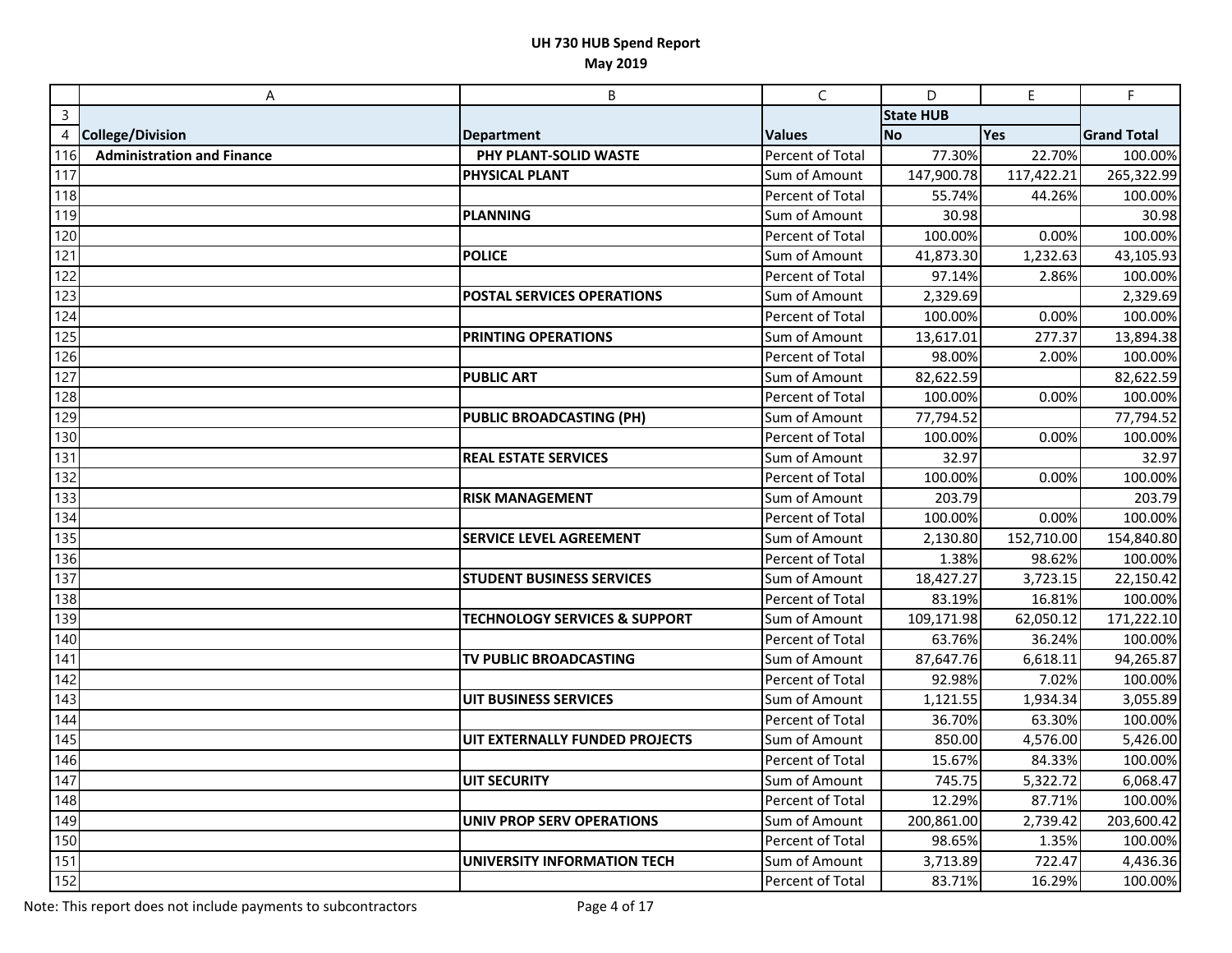|                  | A                                               | B                                     | $\mathsf{C}$     | D                | $\mathsf E$  | F.                 |
|------------------|-------------------------------------------------|---------------------------------------|------------------|------------------|--------------|--------------------|
| $\overline{3}$   |                                                 |                                       |                  | <b>State HUB</b> |              |                    |
| 4                | <b>College/Division</b>                         | <b>Department</b>                     | <b>Values</b>    | <b>No</b>        | Yes          | <b>Grand Total</b> |
|                  | 153 Administration and Finance Sum of Amount    |                                       |                  | 20,452,420.70    | 1,759,150.69 | 22,211,571.39      |
|                  | 154 Administration and Finance Percent of Total |                                       |                  | 92.08%           | 7.92%        | 100.00%            |
| 155              | Architecture                                    | DEAN, G D HINES ARCH & DESIGN         | Sum of Amount    | 50,466.20        | 6,821.62     | 57,287.82          |
| <b>156</b>       |                                                 |                                       | Percent of Total | 88.09%           | 11.91%       | 100.00%            |
|                  | 157 Architecture Sum of Amount                  |                                       |                  | 50,466.20        | 6,821.62     | 57,287.82          |
|                  | 158 Architecture Percent of Total               |                                       |                  | 88.09%           | 11.91%       | 100.00%            |
| 159              | <b>Business Administration</b>                  | <b>ACCOUNTANCY AND TAXATION</b>       | Sum of Amount    | 5,880.91         | 1,997.76     | 7,878.67           |
| 160              |                                                 |                                       | Percent of Total | 74.64%           | 25.36%       | 100.00%            |
| $\overline{161}$ |                                                 | <b>ACCOUNTING CERTIFICATE PROGRAM</b> | Sum of Amount    | 394.77           | 146.71       | 541.48             |
| 162              |                                                 |                                       | Percent of Total | 72.91%           | 27.09%       | 100.00%            |
| 163              |                                                 | <b>BAUER CAREER SERVICES CTR</b>      | Sum of Amount    | 27,473.64        | 606.29       | 28,079.93          |
| $\overline{164}$ |                                                 |                                       | Percent of Total | 97.84%           | 2.16%        | 100.00%            |
| 165              |                                                 | <b>BAUER COMMUNICATIONS</b>           | Sum of Amount    | 30,879.00        | 10,954.33    | 41,833.33          |
| 166              |                                                 |                                       | Percent of Total | 73.81%           | 26.19%       | 100.00%            |
| 167              |                                                 | <b>BAUER DIVISION OF TECHNOLOGY</b>   | Sum of Amount    | 2,688.98         | 16,451.18    | 19,140.16          |
| 168              |                                                 |                                       | Percent of Total | 14.05%           | 85.95%       | 100.00%            |
| 169              |                                                 | <b>BAUER GRADUATEPROFESSIONALPRGS</b> | Sum of Amount    | 41,348.27        | 269.36       | 41,617.63          |
| $\overline{170}$ |                                                 |                                       | Percent of Total | 99.35%           | 0.65%        | 100.00%            |
| $\sqrt{171}$     |                                                 | <b>CTR FOR EXECUTIVE DEVELOPMENT</b>  | Sum of Amount    | 11,793.67        |              | 11,793.67          |
| $\boxed{172}$    |                                                 |                                       | Percent of Total | 100.00%          | 0.00%        | 100.00%            |
| 173              |                                                 | <b>DEAN'S OFFICE BAUER COLLEGE</b>    | Sum of Amount    | 122,415.60       | 5,000.41     | 127,416.01         |
| 174              |                                                 |                                       | Percent of Total | 96.08%           | 3.92%        | 100.00%            |
| 175              |                                                 | <b>DECISION AND INFORMATION SCIEN</b> | Sum of Amount    | 289.22           | 895.67       | 1,184.89           |
| 176              |                                                 |                                       | Percent of Total | 24.41%           | 75.59%       | 100.00%            |
| $\overline{177}$ |                                                 | <b>EXECUTIVE DEGREE PROGRAMS</b>      | Sum of Amount    | 10,174.78        | 664.08       | 10,838.86          |
| 178              |                                                 |                                       | Percent of Total | 93.87%           | 6.13%        | 100.00%            |
| 179              |                                                 | <b>FINANCE DEPARTMENT</b>             | Sum of Amount    | 8,564.28         | 3,057.98     | 11,622.26          |
| 180              |                                                 |                                       | Percent of Total | 73.69%           | 26.31%       | 100.00%            |
| 181              |                                                 | <b>MANAGEMENT DEPARTMENT</b>          | Sum of Amount    | 8,768.35         | 343.26       | 9,111.61           |
| $\overline{182}$ |                                                 |                                       | Percent of Total | 96.23%           | 3.77%        | 100.00%            |
| 183              |                                                 | <b>MARKETING DEPARTMENT</b>           | Sum of Amount    | 3,678.21         | 694.62       | 4,372.83           |
| $\overline{184}$ |                                                 |                                       | Percent of Total | 84.12%           | 15.88%       | 100.00%            |
| $\overline{185}$ |                                                 | <b>SALES EXCELLENCE INSTITUTE</b>     | Sum of Amount    | 14,943.17        | 6,836.28     | 21,779.45          |
| 186              |                                                 |                                       | Percent of Total | 68.61%           | 31.39%       | 100.00%            |
| 187              |                                                 | <b>SMALL BUSINESS DEV CENTER</b>      | Sum of Amount    | 20,684.03        | 7,302.87     | 27,986.90          |
| 188              |                                                 |                                       | Percent of Total | 73.91%           | 26.09%       | 100.00%            |
| 189              |                                                 | <b>UNDERGRAD BUSINESS PROG</b>        | Sum of Amount    | 5,168.19         | 6,310.34     | 11,478.53          |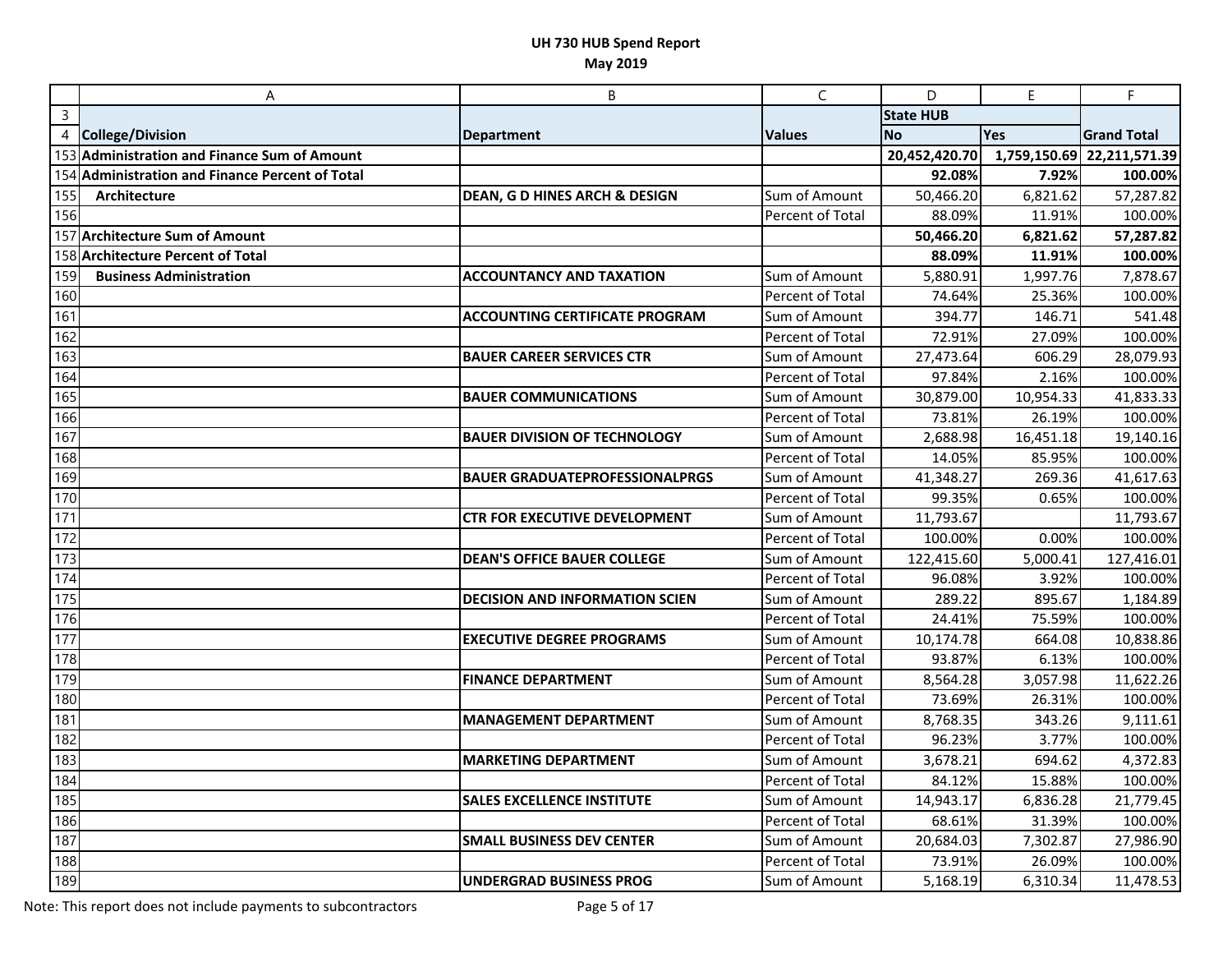|                  | A                                            | B                                         | C                | D                | E         | F.                 |
|------------------|----------------------------------------------|-------------------------------------------|------------------|------------------|-----------|--------------------|
| $\overline{3}$   |                                              |                                           |                  | <b>State HUB</b> |           |                    |
| 4                | <b>College/Division</b>                      | <b>Department</b>                         | <b>Values</b>    | <b>No</b>        | Yes       | <b>Grand Total</b> |
| 190              | <b>Business Administration</b>               | <b>UNDERGRAD BUSINESS PROG</b>            | Percent of Total | 45.02%           | 54.98%    | 100.00%            |
| 191              |                                              | <b>WOLFF CTR FOR ENTREPRENEURSHIP</b>     | Sum of Amount    | 3,434.54         | 2,545.69  | 5,980.23           |
| 192              |                                              |                                           | Percent of Total | 57.43%           | 42.57%    | 100.00%            |
|                  | 193 Business Administration Sum of Amount    |                                           |                  | 318,579.61       | 64,076.83 | 382,656.44         |
|                  | 194 Business Administration Percent of Total |                                           |                  | 83.25%           | 16.75%    | 100.00%            |
| 195              | <b>Chancellor/President</b>                  | <b>BASEBALL</b>                           | Sum of Amount    | 31,137.55        | 2,812.50  | 33,950.05          |
| 196              |                                              |                                           | Percent of Total | 91.72%           | 8.28%     | 100.00%            |
| 197              |                                              | <b>COMPLIANCE</b>                         | Sum of Amount    | 210.65           |           | 210.65             |
| 198              |                                              |                                           | Percent of Total | 100.00%          | 0.00%     | 100.00%            |
| 199              |                                              | <b>FOOTBALL</b>                           | Sum of Amount    | 7,862.71         | 271.63    | 8,134.34           |
| 200              |                                              |                                           | Percent of Total | 96.66%           | 3.34%     | 100.00%            |
| $\overline{201}$ |                                              | <b>INST INTERCOLLEGIATE ATHLETICS</b>     | Sum of Amount    | 7,260.12         |           | 7,260.12           |
| 202              |                                              |                                           | Percent of Total | 100.00%          | 0.00%     | 100.00%            |
| 203              |                                              | <b>INTERCOLLEGIATE ATHLETICS</b>          | Sum of Amount    | 278,854.42       | 12,530.51 | 291,384.93         |
| 204              |                                              |                                           | Percent of Total | 95.70%           | 4.30%     | 100.00%            |
| 205              |                                              | <b>MEN'S BASKETBALL</b>                   | Sum of Amount    | 35,101.47        | 5,398.28  | 40,499.75          |
| 206              |                                              |                                           | Percent of Total | 86.67%           | 13.33%    | 100.00%            |
| 207              |                                              | <b>MEN'S TRACK AND FIELD</b>              | Sum of Amount    | 32,980.43        | 832.50    | 33,812.93          |
| 208              |                                              |                                           | Percent of Total | 97.54%           | 2.46%     | 100.00%            |
| 209              |                                              | <b>NEIGHBORHOOD &amp; STRATEGIC INITI</b> | Sum of Amount    | 1,064.34         | 38.34     | 1,102.68           |
| 210              |                                              |                                           | Percent of Total | 96.52%           | 3.48%     | 100.00%            |
| 211              |                                              | OFF OF PROTOCOL SPECIAL EVENTS            | Sum of Amount    | 82,334.93        | 9,437.40  | 91,772.33          |
| 212              |                                              |                                           | Percent of Total | 89.72%           | 10.28%    | 100.00%            |
| 213              |                                              | <b>PRESIDENT</b>                          | Sum of Amount    | 3,586.34         | 6,436.99  | 10,023.33          |
| 214              |                                              |                                           | Percent of Total | 35.78%           | 64.22%    | 100.00%            |
| 215              |                                              | <b>STAFF COUNCIL</b>                      | Sum of Amount    | 864.83           | 129.99    | 994.82             |
| 216              |                                              |                                           | Percent of Total | 86.93%           | 13.07%    | 100.00%            |
| 217              |                                              | <b>UH ENERGY</b>                          | Sum of Amount    | 13,079.87        | 351.41    | 13,431.28          |
| 218              |                                              |                                           | Percent of Total | 97.38%           | 2.62%     | 100.00%            |
| 219              |                                              | <b>WOMEN'S BASKETBALL</b>                 | Sum of Amount    | 7,214.91         | 0.38      | 7,215.29           |
| 220              |                                              |                                           | Percent of Total | 99.99%           | 0.01%     | 100.00%            |
| 221              |                                              | <b>WOMEN'S GOLF</b>                       | Sum of Amount    | $-1,267.83$      |           | $-1,267.83$        |
| 222              |                                              |                                           | Percent of Total | 100.00%          | 0.00%     | 100.00%            |
| 223              |                                              | <b>WOMEN'S SOCCER</b>                     | Sum of Amount    | 13,600.30        | 360.00    | 13,960.30          |
| 224              |                                              |                                           | Percent of Total | 97.42%           | 2.58%     | 100.00%            |
| 225              |                                              | <b>WOMEN'S SOFTBALL</b>                   | Sum of Amount    | 2,763.72         | 1,372.50  | 4,136.22           |
| 226              |                                              |                                           | Percent of Total | 66.82%           | 33.18%    | 100.00%            |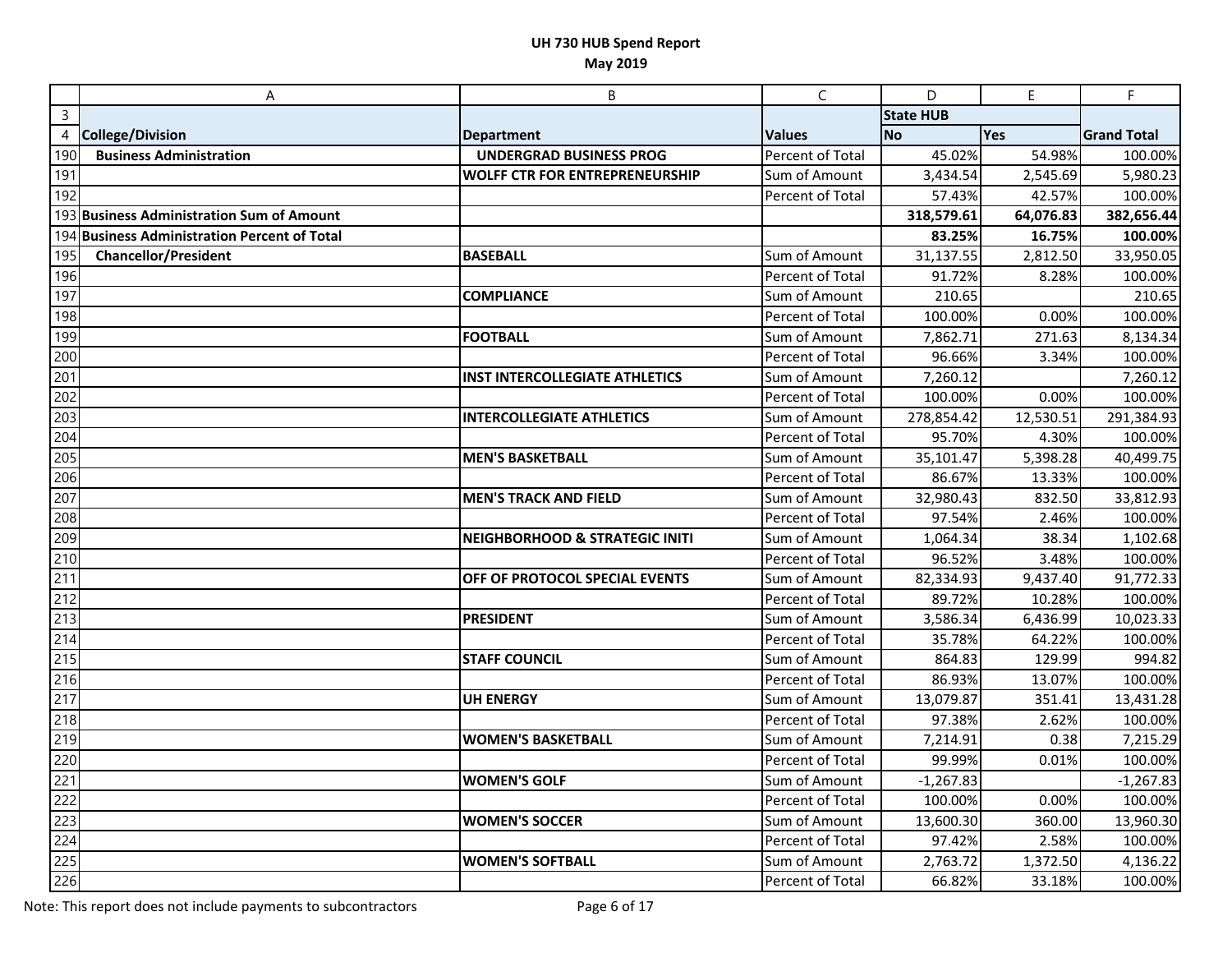|                  | A                                         | B                                        | $\mathsf{C}$            | D                | $\mathsf E$ | F                  |
|------------------|-------------------------------------------|------------------------------------------|-------------------------|------------------|-------------|--------------------|
| $\overline{3}$   |                                           |                                          |                         | <b>State HUB</b> |             |                    |
| $\overline{4}$   | <b>College/Division</b>                   | <b>Department</b>                        | <b>Values</b>           | <b>No</b>        | Yes         | <b>Grand Total</b> |
| 227              | <b>Chancellor/President</b>               | <b>WOMEN'S SWIMMING &amp; DIVING</b>     | Sum of Amount           | 8,937.32         |             | 8,937.32           |
| 228              |                                           |                                          | Percent of Total        | 100.00%          | 0.00%       | 100.00%            |
| 229              |                                           | <b>WOMEN'S TENNIS</b>                    | Sum of Amount           | 2,118.90         |             | 2,118.90           |
| 230              |                                           |                                          | Percent of Total        | 100.00%          | 0.00%       | 100.00%            |
| 231              |                                           | <b>WOMEN'S VOLLEYBALL</b>                | Sum of Amount           | 1,078.84         | 1,498.27    | 2,577.11           |
| 232              |                                           |                                          | Percent of Total        | 41.86%           | 58.14%      | 100.00%            |
|                  | 233 Chancellor/President Sum of Amount    |                                          |                         | 528,783.82       | 41,470.70   | 570,254.52         |
|                  | 234 Chancellor/President Percent of Total |                                          |                         | 92.73%           | 7.27%       | 100.00%            |
| 235              | <b>College of Medicine</b>                | <b>BEHAVIORAL &amp; SOCIAL SCIENCES</b>  | Sum of Amount           | 38.40            | 38.36       | 76.76              |
| 236              |                                           |                                          | Percent of Total        | 50.03%           | 49.97%      | 100.00%            |
| 237              |                                           | <b>BIOMEDICAL SCIENCES</b>               | Sum of Amount           |                  | 1,190.21    | 1,190.21           |
| 238              |                                           |                                          | Percent of Total        | 0.00%            | 100.00%     | 100.00%            |
| 239              |                                           | <b>CLINICAL SCIENCES</b>                 | Sum of Amount           |                  | 18.77       | 18.77              |
| 240              |                                           |                                          | Percent of Total        | 0.00%            | 100.00%     | 100.00%            |
| $\overline{241}$ |                                           | <b>HEALTH SYST &amp; POPULATIONS SCI</b> | Sum of Amount           |                  | 483.98      | 483.98             |
| 242              |                                           |                                          | Percent of Total        | 0.00%            | 100.00%     | 100.00%            |
| 243              |                                           | <b>OFFICE OF THE DEAN</b>                | Sum of Amount           | 36,412.60        | 6,911.64    | 43,324.24          |
| 244              |                                           |                                          | Percent of Total        | 84.05%           | 15.95%      | 100.00%            |
|                  | 245 College of Medicine Sum of Amount     |                                          |                         | 36,451.00        | 8,642.96    | 45,093.96          |
|                  | 246 College of Medicine Percent of Total  |                                          |                         | 80.83%           | 19.17%      | 100.00%            |
| 247              | <b>College of Nursing</b>                 | <b>DEANS OFFICE - COLLEG OF NURSI</b>    | Sum of Amount           | 5,170.87         | 3,820.57    | 8,991.44           |
| 248              |                                           |                                          | Percent of Total        | 57.51%           | 42.49%      | 100.00%            |
|                  | 249 College of Nursing Sum of Amount      |                                          |                         | 5,170.87         | 3,820.57    | 8,991.44           |
|                  | 250 College of Nursing Percent of Total   |                                          |                         | 57.51%           | 42.49%      | 100.00%            |
| $\overline{251}$ | <b>College of the Arts</b>                | <b>ART</b>                               | Sum of Amount           | 13,416.24        | 387.19      | 13,803.43          |
| 252              |                                           |                                          | Percent of Total        | 97.19%           | 2.81%       | 100.00%            |
| 253              |                                           | <b>BAND</b>                              | Sum of Amount           | 24,157.60        |             | 24,157.60          |
| 254              |                                           |                                          | Percent of Total        | 100.00%          | 0.00%       | 100.00%            |
| 255              |                                           | <b>BLAFFER GALLERY</b>                   | Sum of Amount           | 802.96           |             | 802.96             |
| 256              |                                           |                                          | Percent of Total        | 100.00%          | 0.00%       | 100.00%            |
| 257              |                                           | <b>CWMCA CENTER FOR THE ARTS</b>         | Sum of Amount           | 34,158.80        |             | 34,158.80          |
| 258              |                                           |                                          | <b>Percent of Total</b> | 100.00%          | 0.00%       | 100.00%            |
| 259              |                                           | <b>DEAN OFFIC THE COLLEGE OF ARTS</b>    | Sum of Amount           | 43,179.48        | 14,773.20   | 57,952.68          |
| 260              |                                           |                                          | Percent of Total        | 74.51%           | 25.49%      | 100.00%            |
| 261              |                                           | <b>MUSIC</b>                             | Sum of Amount           | 39,605.83        | 1,864.36    | 41,470.19          |
| 262              |                                           |                                          | Percent of Total        | 95.50%           | 4.50%       | 100.00%            |
| 263              |                                           | <b>THEATER</b>                           | Sum of Amount           | 11,060.32        | 286.83      | 11,347.15          |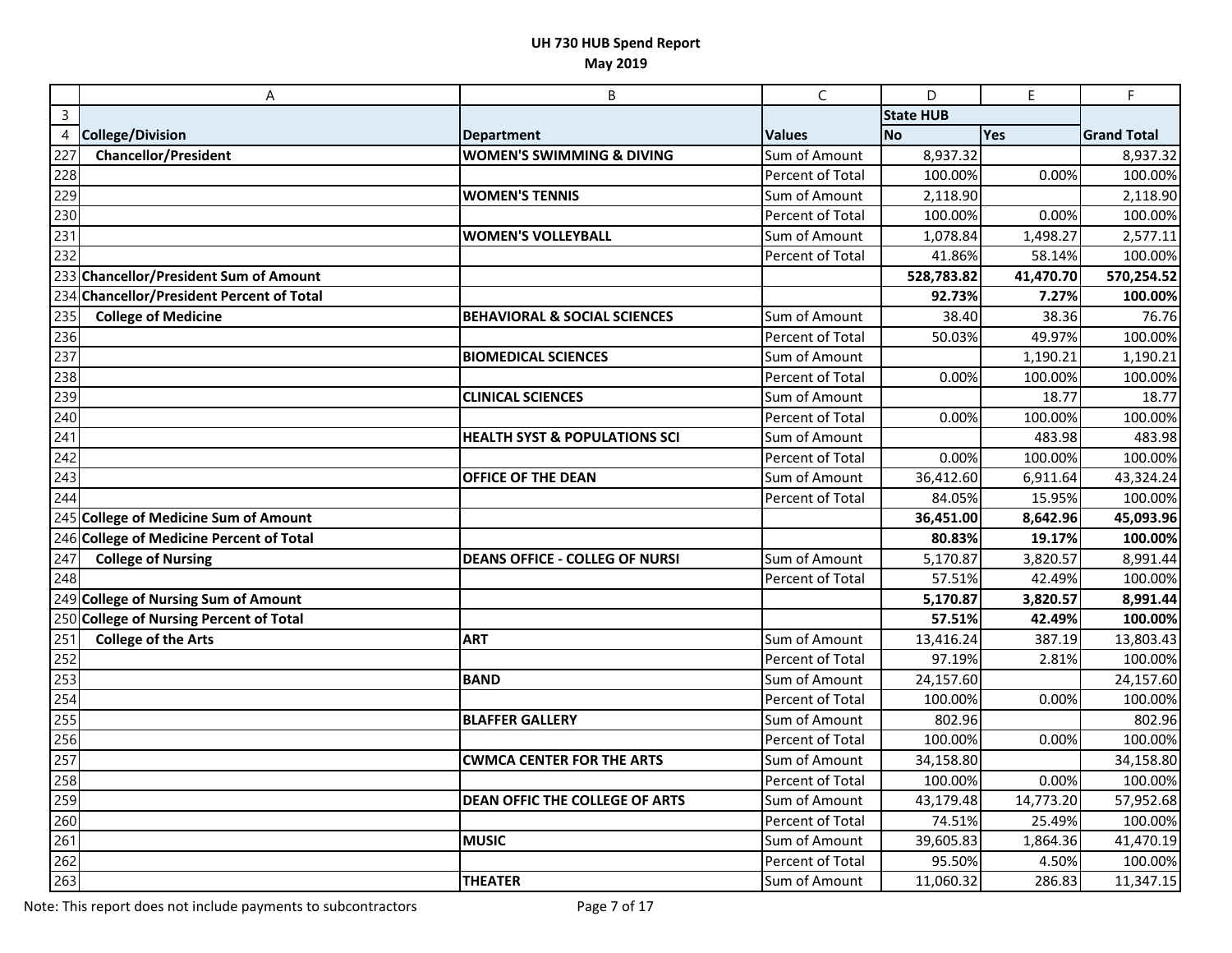|                | A                                        | B                                         | $\mathsf{C}$     | D                | E.        | $\mathsf F$        |
|----------------|------------------------------------------|-------------------------------------------|------------------|------------------|-----------|--------------------|
| $\overline{3}$ |                                          |                                           |                  | <b>State HUB</b> |           |                    |
| 4              | <b>College/Division</b>                  | <b>Department</b>                         | <b>Values</b>    | <b>No</b>        | Yes       | <b>Grand Total</b> |
| 264            | <b>College of the Arts</b>               | <b>THEATER</b>                            | Percent of Total | 97.47%           | 2.53%     | 100.00%            |
|                | 265 College of the Arts Sum of Amount    |                                           |                  | 166,381.23       | 17,311.58 | 183,692.81         |
|                | 266 College of the Arts Percent of Total |                                           |                  | 90.58%           | 9.42%     | 100.00%            |
| 267            | <b>Education</b>                         | <b>ASIAN AMERICAN STUDIES</b>             | Sum of Amount    | 13,212.43        | 90.06     | 13,302.49          |
| 268            |                                          |                                           | Percent of Total | 99.32%           | 0.68%     | 100.00%            |
| 269            |                                          | CENTER FOR INFO TECG IN ED.               | Sum of Amount    | 5,203.46         | 1,832.25  | 7,035.71           |
| 270            |                                          |                                           | Percent of Total | 73.96%           | 26.04%    | 100.00%            |
| 271            |                                          | <b>CHARTER SCHOOL</b>                     | Sum of Amount    | 2,200.73         | 567.11    | 2,767.84           |
| 272            |                                          |                                           | Percent of Total | 79.51%           | 20.49%    | 100.00%            |
| 273            |                                          | <b>CURRICULUM AND INSTRUCTION</b>         | Sum of Amount    | 12,944.78        | 1,100.68  | 14,045.46          |
| 274            |                                          |                                           | Percent of Total | 92.16%           | 7.84%     | 100.00%            |
| 275            |                                          | <b>DEAN, EDUCATION</b>                    | Sum of Amount    | 16,315.64        | 2,151.35  | 18,466.99          |
| 276            |                                          |                                           | Percent of Total | 88.35%           | 11.65%    | 100.00%            |
| 277            |                                          | <b>ED LEADERSHIP &amp; POLICY STUDIES</b> | Sum of Amount    | 9,695.76         | 3,589.24  | 13,285.00          |
| 278            |                                          |                                           | Percent of Total | 72.98%           | 27.02%    | 100.00%            |
| 279            |                                          | <b>EDUC EFFECTIVENESS &amp; OUTREACH</b>  | Sum of Amount    | 247.92           | 33.89     | 281.81             |
| 280            |                                          |                                           | Percent of Total | 87.97%           | 12.03%    | 100.00%            |
| 281            |                                          | PSYCH, HLTH & LEARNING SCIENCE            | Sum of Amount    | 71,443.57        | 2,039.01  | 73,482.58          |
| 282            |                                          |                                           | Percent of Total | 97.23%           | 2.77%     | 100.00%            |
|                | 283 Education Sum of Amount              |                                           |                  | 131,264.29       | 11,403.59 | 142,667.88         |
|                | 284 Education Percent of Total           |                                           |                  | 92.01%           | 7.99%     | 100.00%            |
| 285            | Engineering                              | <b>BIOMEDICAL ENGINEERING</b>             | Sum of Amount    | 94,242.69        | 1,380.33  | 95,623.02          |
| 286            |                                          |                                           | Percent of Total | 98.56%           | 1.44%     | 100.00%            |
| 287            |                                          | <b>CHEMICAL ENGINEERING</b>               | Sum of Amount    | 85,937.59        | 4,147.79  | 90,085.38          |
| 288            |                                          |                                           | Percent of Total | 95.40%           | 4.60%     | 100.00%            |
| 289            |                                          | <b>CIVIL ENGINEERING</b>                  | Sum of Amount    | 107,409.28       | 8,334.55  | 115,743.83         |
| 290            |                                          |                                           | Percent of Total | 92.80%           | 7.20%     | 100.00%            |
| 291            |                                          | <b>COMPOSITE ENGR APPLICATIONS CT</b>     | Sum of Amount    | 2,037.78         |           | 2,037.78           |
| 292            |                                          |                                           | Percent of Total | 100.00%          | 0.00%     | 100.00%            |
| 293            |                                          | <b>DEAN, ENGINEERING</b>                  | Sum of Amount    | 19,225.20        | 11,502.42 | 30,727.62          |
| 294            |                                          |                                           | Percent of Total | 62.57%           | 37.43%    | 100.00%            |
| 295            |                                          | <b>ELECTRICAL ENGINEERING</b>             | Sum of Amount    | 139,264.47       | 43,183.52 | 182,447.99         |
| 296            |                                          |                                           | Percent of Total | 76.33%           | 23.67%    | 100.00%            |
| 297            |                                          | <b>ENGr UNDERGRADUATE PROGRAMS</b>        | Sum of Amount    | 17,502.37        |           | 17,502.37          |
| 298            |                                          |                                           | Percent of Total | 100.00%          | 0.00%     | 100.00%            |
| 299            |                                          | <b>INDUSTRIAL ENGINEERING</b>             | Sum of Amount    | 1,245.17         | 452.89    | 1,698.06           |
| 300            |                                          |                                           | Percent of Total | 73.33%           | 26.67%    | 100.00%            |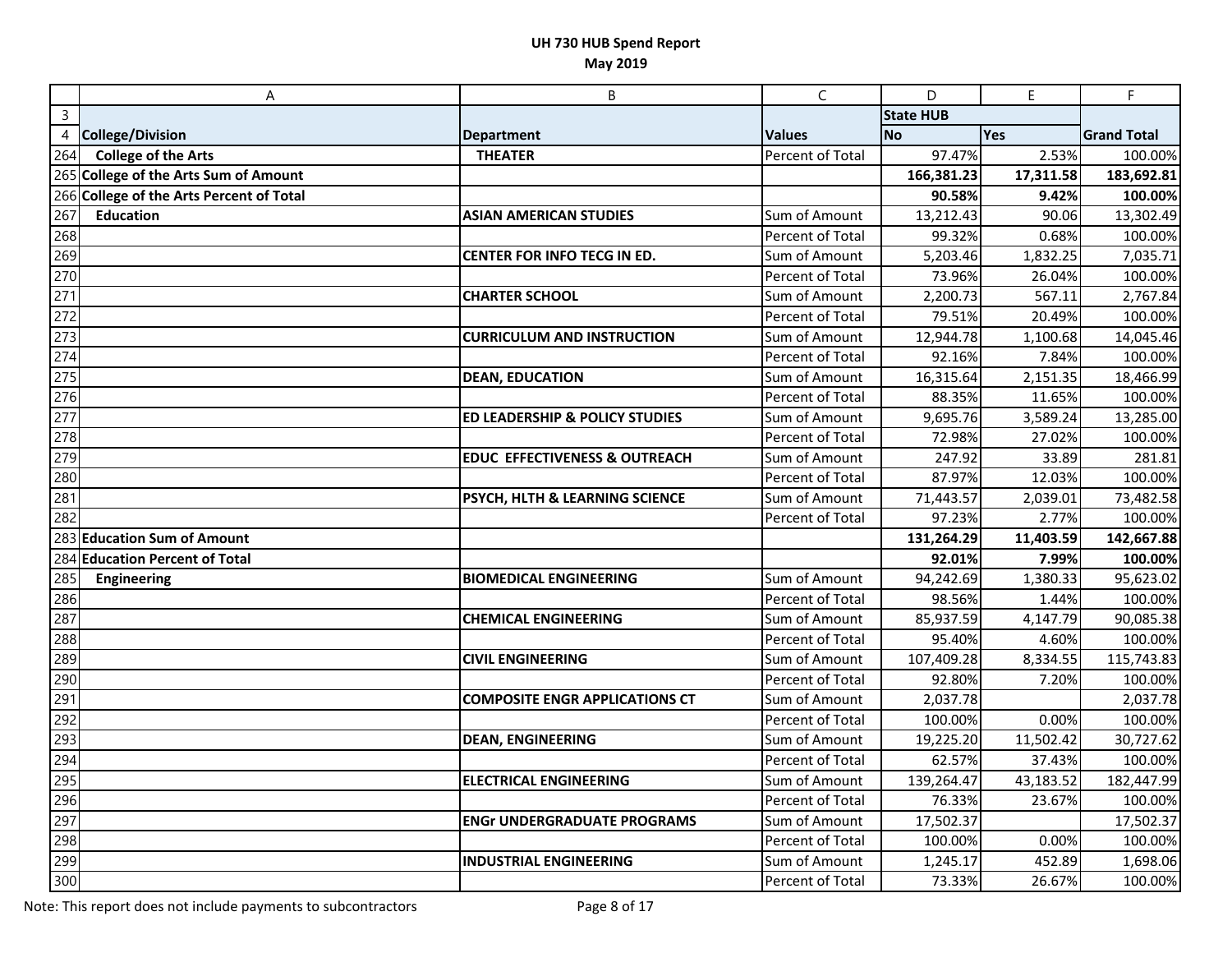|                          | A                                                    | B                                         | C                       | D                | E         | F                  |
|--------------------------|------------------------------------------------------|-------------------------------------------|-------------------------|------------------|-----------|--------------------|
| $\overline{3}$           |                                                      |                                           |                         | <b>State HUB</b> |           |                    |
| $\overline{\mathcal{L}}$ | <b>College/Division</b>                              | <b>Department</b>                         | <b>Values</b>           | No               | Yes       | <b>Grand Total</b> |
| 301                      | <b>Engineering</b>                                   | <b>INTEGRATED BIO &amp; NANO SYSTEM</b>   | Sum of Amount           | 4,784.80         |           | 4,784.80           |
| 302                      |                                                      |                                           | Percent of Total        | 100.00%          | 0.00%     | 100.00%            |
| 303                      |                                                      | <b>MECHANICAL ENGINEERING</b>             | Sum of Amount           | 38,733.96        | 5,334.99  | 44,068.95          |
| 304                      |                                                      |                                           | Percent of Total        | 87.89%           | 12.11%    | 100.00%            |
| 305                      |                                                      | <b>NAT'L AIRBORNE LASER MAP</b>           | Sum of Amount           | 6,867.19         | 59.00     | 6,926.19           |
| 306                      |                                                      |                                           | Percent of Total        | 99.15%           | 0.85%     | 100.00%            |
| 307                      |                                                      | PETROLEUM ENGINEERING                     | Sum of Amount           | 180,810.16       | 6,404.99  | 187,215.15         |
| 308                      |                                                      |                                           | Percent of Total        | 96.58%           | 3.42%     | 100.00%            |
|                          | 309 Engineering Sum of Amount                        |                                           |                         | 698,060.66       | 80,800.48 | 778,861.14         |
|                          | 310 Engineering Percent of Total                     |                                           |                         | 89.63%           | 10.37%    | 100.00%            |
| 311                      | <b>Graduate College of Social Work</b>               | <b>ADMISSIONS</b>                         | Sum of Amount           | 7,384.59         | 198.00    | 7,582.59           |
| 312                      |                                                      |                                           | Percent of Total        | 97.39%           | 2.61%     | 100.00%            |
| 313                      |                                                      | ALUMNI, CAREER & DEVELOPMENT              | Sum of Amount           | 664.82           |           | 664.82             |
| 314                      |                                                      |                                           | Percent of Total        | 100.00%          | 0.00%     | 100.00%            |
| 315                      |                                                      | <b>CHILD &amp; FAMILY CENTER</b>          | Sum of Amount           | 114.38           | 540.50    | 654.88             |
| 316                      |                                                      |                                           | Percent of Total        | 17.47%           | 82.53%    | 100.00%            |
| 317                      |                                                      | <b>CTR DRUG &amp; SOCIAL POLICY RESRC</b> | Sum of Amount           | 31,999.73        | 287.51    | 32,287.24          |
| 318                      |                                                      |                                           | Percent of Total        | 99.11%           | 0.89%     | 100.00%            |
| 319                      |                                                      | <b>DEAN, SOCIAL WORK</b>                  | Sum of Amount           | 32,684.03        | 583.15    | 33,267.18          |
| 320                      |                                                      |                                           | <b>Percent of Total</b> | 98.25%           | 1.75%     | 100.00%            |
| 321                      |                                                      | <b>GCSW-INFORMATION TECHNOLOGY</b>        | Sum of Amount           | 644.52           |           | 644.52             |
| 322                      |                                                      |                                           | Percent of Total        | 100.00%          | 0.00%     | 100.00%            |
| 323                      |                                                      | LATINA MATERNAL & FAMILY HLTH             | Sum of Amount           | 2,000.00         | 56.41     | 2,056.41           |
| 324                      |                                                      |                                           | Percent of Total        | 97.26%           | 2.74%     | 100.00%            |
|                          | 325 Graduate College of Social Work Sum of Amount    |                                           |                         | 75,492.07        | 1,665.57  | 77,157.64          |
|                          | 326 Graduate College of Social Work Percent of Total |                                           |                         | 97.84%           | 2.16%     | 100.00%            |
| 327                      | <b>Honors College</b>                                | <b>DEAN, HONORS COLLEGE</b>               | Sum of Amount           | 13,060.37        | 1,382.63  | 14,443.00          |
| 328                      |                                                      |                                           | Percent of Total        | 90.43%           | 9.57%     | 100.00%            |
|                          | 329 Honors College Sum of Amount                     |                                           |                         | 13,060.37        | 1,382.63  | 14,443.00          |
|                          | 330 Honors College Percent of Total                  |                                           |                         | 90.43%           | 9.57%     | 100.00%            |
| 331                      | <b>Hotel and Restaurant Management</b>               | <b>DEAN, HOTEL &amp; RESTAURANT MANAG</b> | Sum of Amount           | 38,910.48        | 476.40    | 39,386.88          |
| 332                      |                                                      |                                           | Percent of Total        | 98.79%           | 1.21%     | 100.00%            |
| 333                      |                                                      | HOTEL AND RESTAURANT MANAGEMEN            | Sum of Amount           | 496,501.12       | 7,560.12  | 504,061.24         |
| 334                      |                                                      |                                           | Percent of Total        | 98.50%           | 1.50%     | 100.00%            |
|                          | 335 Hotel and Restaurant Management Sum of Amount    |                                           |                         | 535,411.60       | 8,036.52  | 543,448.12         |
|                          | 336 Hotel and Restaurant Management Percent of Total |                                           |                         | 98.52%           | 1.48%     | 100.00%            |
| 337                      | <b>Law Center</b>                                    | <b>ALUMNI RELATIONS, LAW</b>              | Sum of Amount           | 307.42           | 6,869.14  | 7,176.56           |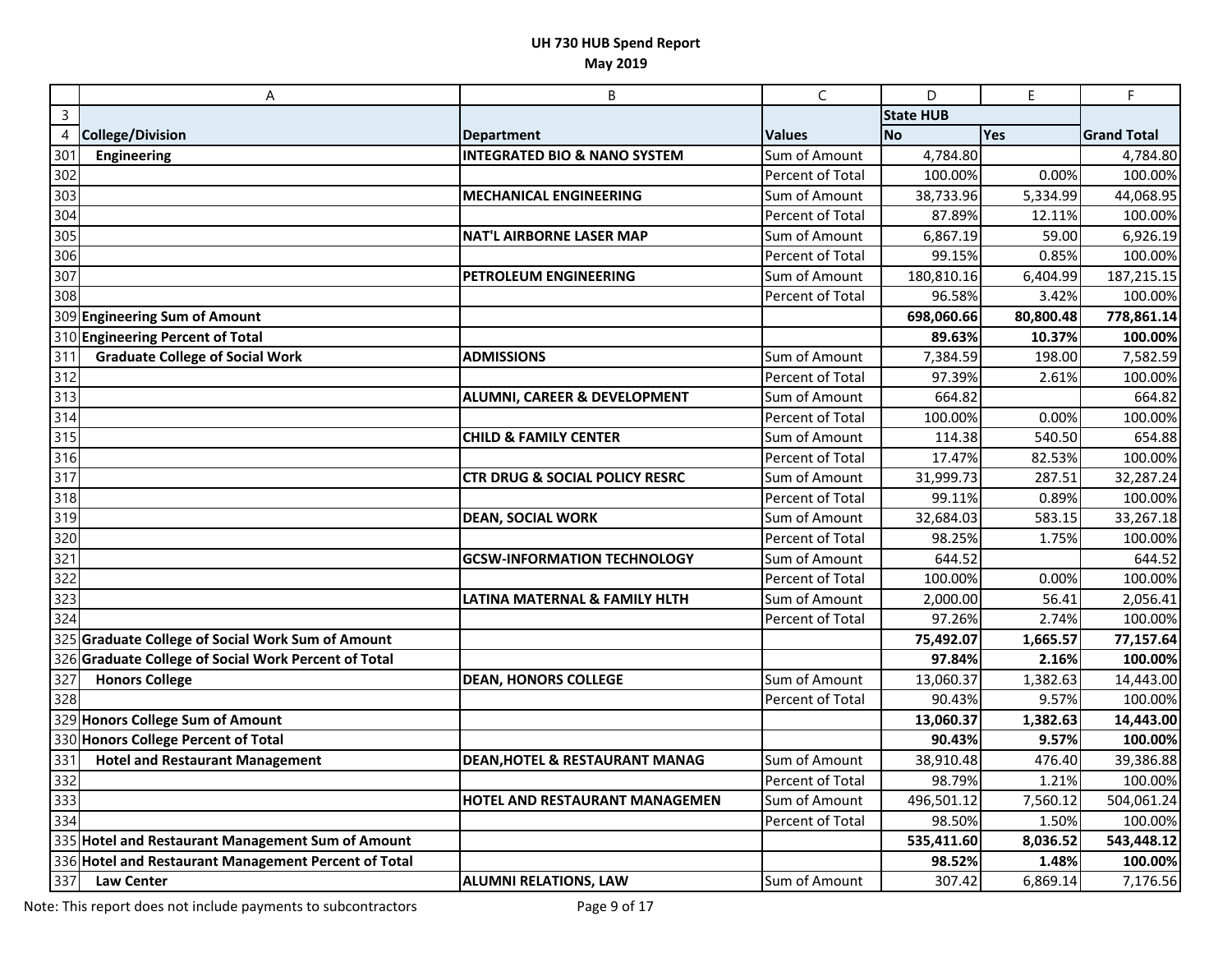|                | A                                       | $\sf B$                                  | $\mathsf{C}$     | D                | $\mathsf E$ | F                  |
|----------------|-----------------------------------------|------------------------------------------|------------------|------------------|-------------|--------------------|
| $\overline{3}$ |                                         |                                          |                  | <b>State HUB</b> |             |                    |
| 4              | <b>College/Division</b>                 | <b>Department</b>                        | <b>Values</b>    | <b>No</b>        | Yes         | <b>Grand Total</b> |
| 338            | Law Center                              | <b>ALUMNI RELATIONS, LAW</b>             | Percent of Total | 4.28%            | 95.72%      | 100.00%            |
| 339            |                                         | <b>BLAKELEY INSTITUTE</b>                | Sum of Amount    | 4,114.32         | 275.36      | 4,389.68           |
| 340            |                                         |                                          | Percent of Total | 93.73%           | 6.27%       | 100.00%            |
| 341            |                                         | <b>BUSINESS SERVICES, LAW</b>            | Sum of Amount    | 6,147.53         | 698.00      | 6,845.53           |
| 342            |                                         |                                          | Percent of Total | 89.80%           | 10.20%      | 100.00%            |
| 343            |                                         | <b>CAREER SERVICES, LAW</b>              | Sum of Amount    | 13,990.26        | 411.00      | 14,401.26          |
| 344            |                                         |                                          | Percent of Total | 97.15%           | 2.85%       | 100.00%            |
| 345            |                                         | <b>DEAN, LAW</b>                         | Sum of Amount    | 428.97           | 4,187.22    | 4,616.19           |
| 346            |                                         |                                          | Percent of Total | 9.29%            | 90.71%      | 100.00%            |
| 347            |                                         | <b>FACILITIES, LAW</b>                   | Sum of Amount    | 649.40           | 2,743.23    | 3,392.63           |
| 348            |                                         |                                          | Percent of Total | 19.14%           | 80.86%      | 100.00%            |
| 349            |                                         | <b>FACULTY SUPPORT LAW</b>               | Sum of Amount    | 8,311.05         | 6,562.33    | 14,873.38          |
| 350            |                                         |                                          | Percent of Total | 55.88%           | 44.12%      | 100.00%            |
| 351            |                                         | <b>HEALTH LAW &amp; POLICY INSTITUTE</b> | Sum of Amount    | 207.92           | 430.52      | 638.44             |
| 352            |                                         |                                          | Percent of Total | 32.57%           | 67.43%      | 100.00%            |
| 353            |                                         | <b>INNOCENCE PROGRAM</b>                 | Sum of Amount    |                  | 120.88      | 120.88             |
| 354            |                                         |                                          | Percent of Total | 0.00%            | 100.00%     | 100.00%            |
| 355            |                                         | <b>LAW INFORMATION TECHNOLOGY</b>        | Sum of Amount    | 1,735.53         |             | 1,735.53           |
| 356            |                                         |                                          | Percent of Total | 100.00%          | 0.00%       | 100.00%            |
| 357            |                                         | <b>LAW LIBRARY</b>                       | Sum of Amount    | 17,524.62        | 2,334.70    | 19,859.32          |
| 358            |                                         |                                          | Percent of Total | 88.24%           | 11.76%      | 100.00%            |
| 359            |                                         | LEGAL AID CLINIC, LAW                    | Sum of Amount    | 435.17           | 886.19      | 1,321.36           |
| 360            |                                         |                                          | Percent of Total | 32.93%           | 67.07%      | 100.00%            |
| 361            |                                         | LEGAL RESEARCH & WRITING, LAW            | Sum of Amount    |                  | 80.20       | 80.20              |
| 362            |                                         |                                          | Percent of Total | 0.00%            | 100.00%     | 100.00%            |
| 363            |                                         | PUBLIC RELS & MARKETING, LAW             | Sum of Amount    | 10,562.40        | 334.97      | 10,897.37          |
| 364            |                                         |                                          | Percent of Total | 96.93%           | 3.07%       | 100.00%            |
| 365            |                                         | <b>STUDENT ORGANIZATION, LAW</b>         | Sum of Amount    | 2,977.22         |             | 2,977.22           |
| 366            |                                         |                                          | Percent of Total | 100.00%          | 0.00%       | 100.00%            |
| 367            |                                         | <b>STUDENT SERVICES, LAW</b>             | Sum of Amount    | 37,743.64        | 2,728.54    | 40,472.18          |
| 368            |                                         |                                          | Percent of Total | 93.26%           | 6.74%       | 100.00%            |
|                | 369 Law Center Sum of Amount            |                                          |                  | 105,135.45       | 28,662.28   | 133,797.73         |
|                | 370 Law Center Percent of Total         |                                          |                  | 78.58%           | 21.42%      | 100.00%            |
| 371            | <b>Liberal Arts and Social Sciences</b> | <b>AEROSPACE STUDIES</b>                 | Sum of Amount    | 347.52           |             | 347.52             |
| 372            |                                         |                                          | Percent of Total | 100.00%          | 0.00%       | 100.00%            |
| 373            |                                         | <b>AFRICAN-AMERICAN STUDIES</b>          | Sum of Amount    | 1,760.79         | 226.94      | 1,987.73           |
| 374            |                                         |                                          | Percent of Total | 88.58%           | 11.42%      | 100.00%            |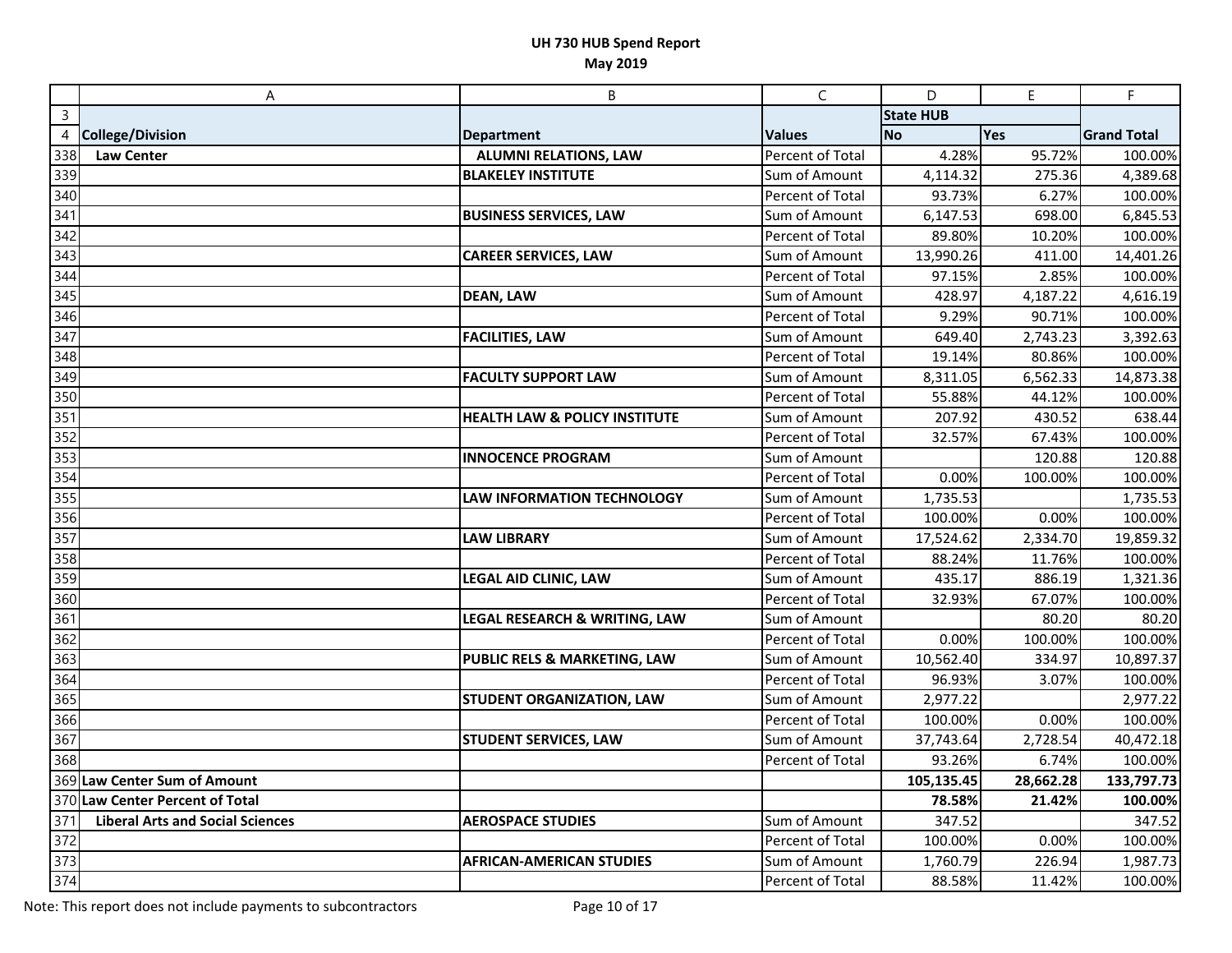|                | A                                       | B                                       | $\mathsf{C}$     | D                | $\mathsf E$ | F.                 |
|----------------|-----------------------------------------|-----------------------------------------|------------------|------------------|-------------|--------------------|
| $\overline{3}$ |                                         |                                         |                  | <b>State HUB</b> |             |                    |
| 4              | <b>College/Division</b>                 | <b>Department</b>                       | <b>Values</b>    | No               | Yes         | <b>Grand Total</b> |
| 375            | <b>Liberal Arts and Social Sciences</b> | <b>ARTE PUBLICO</b>                     | Sum of Amount    | 45,722.17        |             | 45,722.17          |
| 376            |                                         |                                         | Percent of Total | 100.00%          | 0.00%       | 100.00%            |
| 377            |                                         | <b>CENTER FOR PUBLIC HISTORY</b>        | Sum of Amount    | 268.65           | 397.94      | 666.59             |
| 378            |                                         |                                         | Percent of Total | 40.30%           | 59.70%      | 100.00%            |
| 379            |                                         | <b>COMMUNICATION</b>                    | Sum of Amount    | 3,797.65         | 1,565.64    | 5,363.29           |
| 380            |                                         |                                         | Percent of Total | 70.81%           | 29.19%      | 100.00%            |
| 381            |                                         | <b>COMMUNICATIONS DISORDERS</b>         | Sum of Amount    | 10,611.70        | 4,623.23    | 15,234.93          |
| 382            |                                         |                                         | Percent of Total | 69.65%           | 30.35%      | 100.00%            |
| 383            |                                         | <b>COMPARATIVE CULTURAL STUDIES</b>     | Sum of Amount    | 269.26           | 164.99      | 434.25             |
| 384            |                                         |                                         | Percent of Total | 62.01%           | 37.99%      | 100.00%            |
| 385            |                                         | <b>DEAN, LIBERAL ARTS &amp; SOC SCI</b> | Sum of Amount    | 12,711.59        | 4,115.77    | 16,827.36          |
| 386            |                                         |                                         | Percent of Total | 75.54%           | 24.46%      | 100.00%            |
| 387            |                                         | <b>ECONOMICS</b>                        | Sum of Amount    | 747.29           | 3,746.99    | 4,494.28           |
| 388            |                                         |                                         | Percent of Total | 16.63%           | 83.37%      | 100.00%            |
| 389            |                                         | <b>ENGLISH</b>                          | Sum of Amount    | 16,675.22        | 1,490.22    | 18,165.44          |
| 390            |                                         |                                         | Percent of Total | 91.80%           | 8.20%       | 100.00%            |
| 391            |                                         | <b>HEALTH AND HUMAN PERFORMANCE</b>     | Sum of Amount    | 53,042.15        | 583.47      | 53,625.62          |
| 392            |                                         |                                         | Percent of Total | 98.91%           | 1.09%       | 100.00%            |
| 393            |                                         | <b>HISPANIC STUDIES</b>                 | Sum of Amount    | 2,955.13         | 6,574.92    | 9,530.05           |
| 394            |                                         |                                         | Percent of Total | 31.01%           | 68.99%      | 100.00%            |
| 395            |                                         | <b>HISTORY</b>                          | Sum of Amount    | 8,146.96         |             | 8,146.96           |
| 396            |                                         |                                         | Percent of Total | 100.00%          | 0.00%       | 100.00%            |
| 397            |                                         | <b>MEXICAN-AMERICAN STUDIES</b>         | Sum of Amount    | 11,745.03        | 1,311.73    | 13,056.76          |
| 398            |                                         |                                         | Percent of Total | 89.95%           | 10.05%      | 100.00%            |
| 399            |                                         | <b>MILITARY SCIENCE</b>                 | Sum of Amount    | 888.46           | 466.88      | 1,355.34           |
| 400            |                                         |                                         | Percent of Total | 65.55%           | 34.45%      | 100.00%            |
| 401            |                                         | <b>MODERN AND CLASSICAL LANGUAGES</b>   | Sum of Amount    | 52,616.75        | 537.25      | 53,154.00          |
| 402            |                                         |                                         | Percent of Total | 98.99%           | 1.01%       | 100.00%            |
| 403            |                                         | POLITICAL SCIENCE                       | Sum of Amount    | 2,289.10         | 716.08      | 3,005.18           |
| 404            |                                         |                                         | Percent of Total | 76.17%           | 23.83%      | 100.00%            |
| 405            |                                         | <b>PSYCHOLOGY</b>                       | Sum of Amount    | 55,409.40        | 22,820.32   | 78,229.72          |
| 406            |                                         |                                         | Percent of Total | 70.83%           | 29.17%      | 100.00%            |
| 407            |                                         | PUBLIC ADMINISTRATION PROGRAM           | Sum of Amount    |                  | 107.73      | 107.73             |
| 408            |                                         |                                         | Percent of Total | 0.00%            | 100.00%     | 100.00%            |
| 409            |                                         | <b>SOCIOLOGY</b>                        | Sum of Amount    | 762.42           | 966.98      | 1,729.40           |
| 410            |                                         |                                         | Percent of Total | 44.09%           | 55.91%      | 100.00%            |
| 411            |                                         | <b>WOMEN'S STUDIES PROGRAM</b>          | Sum of Amount    | 719.13           | 749.95      | 1,469.08           |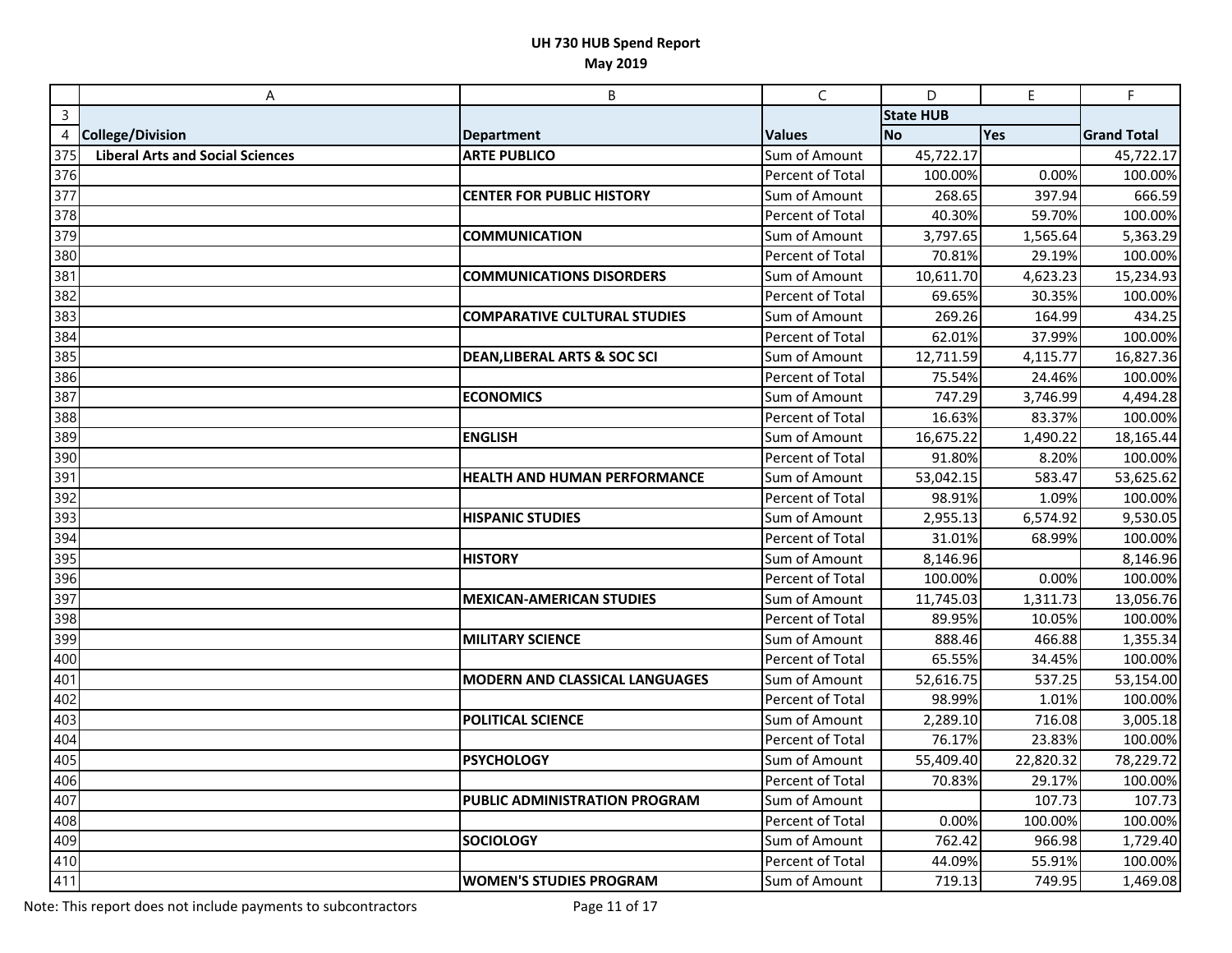|                   | $\overline{A}$                                        | B                                        | $\mathsf{C}$     | D                | $\mathsf E$ | F.                 |
|-------------------|-------------------------------------------------------|------------------------------------------|------------------|------------------|-------------|--------------------|
| $\overline{3}$    |                                                       |                                          |                  | <b>State HUB</b> |             |                    |
| 4                 | <b>College/Division</b>                               | <b>Department</b>                        | <b>Values</b>    | <b>No</b>        | Yes         | <b>Grand Total</b> |
| 412               | <b>Liberal Arts and Social Sciences</b>               | <b>WOMEN'S STUDIES PROGRAM</b>           | Percent of Total | 48.95%           | 51.05%      | 100.00%            |
|                   | 413 Liberal Arts and Social Sciences Sum of Amount    |                                          |                  | 281,486.37       | 51,167.03   | 332,653.40         |
|                   | 414 Liberal Arts and Social Sciences Percent of Total |                                          |                  | 84.62%           | 15.38%      | 100.00%            |
| 415               | Library                                               | <b>UNIVERSITY LIBRARIES</b>              | Sum of Amount    | 288,492.89       | 22,609.24   | 311,102.13         |
| $\overline{4}$ 16 |                                                       |                                          | Percent of Total | 92.73%           | 7.27%       | 100.00%            |
|                   | 417 Library Sum of Amount                             |                                          |                  | 288,492.89       | 22,609.24   | 311,102.13         |
|                   | 418 Library Percent of Total                          |                                          |                  | 92.73%           | 7.27%       | 100.00%            |
| 419               | <b>Natural Science and Mathematics</b>                | <b>BIOLOGY &amp; BIOCHEMISTRY</b>        | Sum of Amount    | 90,051.06        | 2,806.47    | 92,857.53          |
| 420               |                                                       |                                          | Percent of Total | 96.98%           | 3.02%       | 100.00%            |
| 421               |                                                       | <b>CHEMISTRY</b>                         | Sum of Amount    | 208,255.74       | 27,238.14   | 235,493.88         |
| 422               |                                                       |                                          | Percent of Total | 88.43%           | 11.57%      | 100.00%            |
| 423               |                                                       | <b>COMPUTER SCIENCE</b>                  | Sum of Amount    | 45,103.45        | 2,250.68    | 47,354.13          |
| 424               |                                                       |                                          | Percent of Total | 95.25%           | 4.75%       | 100.00%            |
| 425               |                                                       | <b>CTR FOR NUCLEAR REC&amp;CELL SIGN</b> | Sum of Amount    | 46,118.51        | 6,375.14    | 52,493.65          |
| 426               |                                                       |                                          | Percent of Total | 87.86%           | 12.14%      | 100.00%            |
| 427               |                                                       | <b>DEAN, NATURAL SCIENCE &amp; MATHE</b> | Sum of Amount    | 99,063.12        | 4,895.67    | 103,958.79         |
| 428               |                                                       |                                          | Percent of Total | 95.29%           | 4.71%       | 100.00%            |
| 429               |                                                       | <b>EARTH &amp; ATMOSPHERIC SCIENCES</b>  | Sum of Amount    | 183,587.59       | 4,614.75    | 188,202.34         |
| 430               |                                                       |                                          | Percent of Total | 97.55%           | 2.45%       | 100.00%            |
| 431               |                                                       | <b>HOUSTON COASTAL CENTER</b>            | Sum of Amount    | 47,092.46        |             | 47,092.46          |
| 432               |                                                       |                                          | Percent of Total | 100.00%          | 0.00%       | 100.00%            |
| 433               |                                                       | <b>INSTITUTE FOR CLIMATE/ATMO SCI</b>    | Sum of Amount    | 3,210.38         |             | 3,210.38           |
| 434               |                                                       |                                          | Percent of Total | 100.00%          | 0.00%       | 100.00%            |
| 435               |                                                       | <b>MATHEMATICS</b>                       | Sum of Amount    | 78,267.38        | 12,790.98   | 91,058.36          |
| 436               |                                                       |                                          | Percent of Total | 85.95%           | 14.05%      | 100.00%            |
| 437               |                                                       | <b>PHYSICS</b>                           | Sum of Amount    | 26,412.10        | 3,034.82    | 29,446.92          |
| 438               |                                                       |                                          | Percent of Total | 89.69%           | 10.31%      | 100.00%            |
|                   | 439 Natural Science and Mathematics Sum of Amount     |                                          |                  | 827,161.79       | 64,006.65   | 891,168.44         |
|                   | 440 Natural Science and Mathematics Percent of Total  |                                          |                  | 92.82%           | 7.18%       | 100.00%            |
| 441               | <b>Optometry</b>                                      | <b>DEAN, OPTOMETRY</b>                   | Sum of Amount    | 82,906.69        | 22,381.79   | 105,288.48         |
| 442               |                                                       |                                          | Percent of Total | 78.74%           | 21.26%      | 100.00%            |
| 443               |                                                       | <b>OPT VISION SCIENCES</b>               | Sum of Amount    | 115,137.68       | 180.63      | 115,318.31         |
| 444               |                                                       |                                          | Percent of Total | 99.84%           | 0.16%       | 100.00%            |
| 445               |                                                       | <b>OPTOMETRY CLINIC</b>                  | Sum of Amount    | 223,011.96       | 4,724.44    | 227,736.40         |
| 446               |                                                       |                                          | Percent of Total | 97.93%           | 2.07%       | 100.00%            |
|                   | 447 Optometry Sum of Amount                           |                                          |                  | 421,056.33       | 27,286.86   | 448,343.19         |
|                   | 448 Optometry Percent of Total                        |                                          |                  | 93.91%           | 6.09%       | 100.00%            |

Note: This report does not include payments to subcontractors Page 12 of 17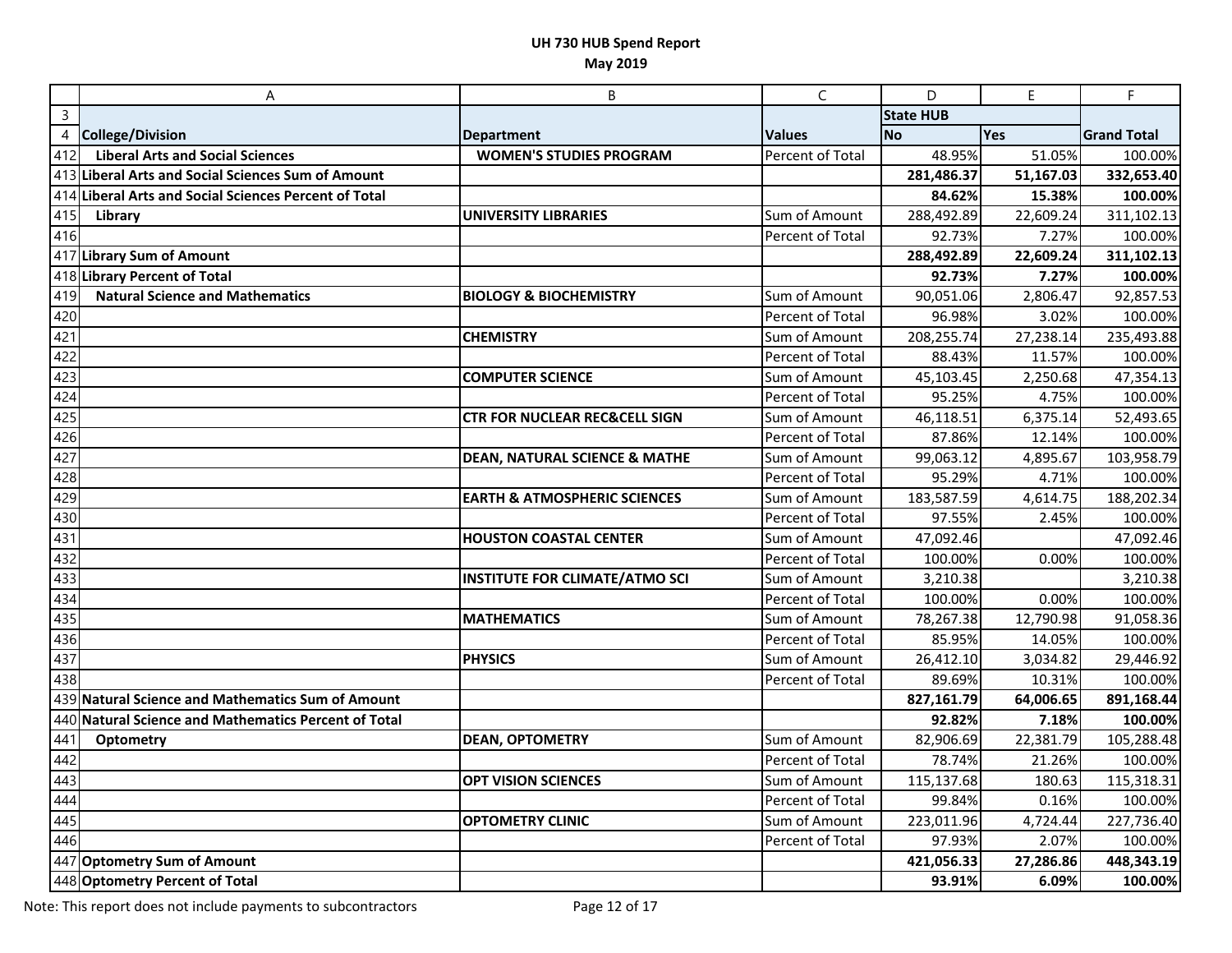|     | Α                             | B                                         | C                | D                | $\mathsf E$ | F                  |
|-----|-------------------------------|-------------------------------------------|------------------|------------------|-------------|--------------------|
| 3   |                               |                                           |                  | <b>State HUB</b> |             |                    |
| 4   | <b>College/Division</b>       | <b>Department</b>                         | <b>Values</b>    | No               | Yes         | <b>Grand Total</b> |
| 449 | Pharmacy                      | <b>DEAN, PHARMACY</b>                     | Sum of Amount    | 112,074.93       | 10,181.38   | 122,256.31         |
| 450 |                               |                                           | Percent of Total | 91.67%           | 8.33%       | 100.00%            |
| 451 |                               | <b>EXPERIENTIAL PROGRAMS</b>              | Sum of Amount    | 1,200.00         | 269.84      | 1,469.84           |
| 452 |                               |                                           | Percent of Total | 81.64%           | 18.36%      | 100.00%            |
| 453 |                               | PHAR HEALTH OUTCOMES & POLICY             | Sum of Amount    | 21,422.36        | 6,204.66    | 27,627.02          |
| 454 |                               |                                           | Percent of Total | 77.54%           | 22.46%      | 100.00%            |
| 455 |                               | PHARM PRAC & TRANS RESEARCH               | Sum of Amount    | 25,881.90        | 2,841.90    | 28,723.80          |
| 456 |                               |                                           | Percent of Total | 90.11%           | 9.89%       | 100.00%            |
| 457 |                               | PHARMACOLOGICAL & PHARMACEUTIC            | Sum of Amount    | 261,339.40       | 588.63      | 261,928.03         |
| 458 |                               |                                           | Percent of Total | 99.78%           | 0.22%       | 100.00%            |
| 459 |                               | <b>STUDENT SERVICES PHARMACY</b>          | Sum of Amount    |                  | 734.12      | 734.12             |
| 460 |                               |                                           | Percent of Total | 0.00%            | 100.00%     | 100.00%            |
|     | 461 Pharmacy Sum of Amount    |                                           |                  | 421,918.59       | 20,820.53   | 442,739.12         |
|     | 462 Pharmacy Percent of Total |                                           |                  | 95.30%           | 4.70%       | 100.00%            |
| 463 | Research                      | AMI: ADV MANUFACTURING INSTITU            | Sum of Amount    | 7,845.15         |             | 7,845.15           |
| 464 |                               |                                           | Percent of Total | 100.00%          | 0.00%       | 100.00%            |
| 465 |                               | <b>ANIMAL CARE OPERATIONS</b>             | Sum of Amount    | 37,145.55        | 5,280.20    | 42,425.75          |
| 466 |                               |                                           | Percent of Total | 87.55%           | 12.45%      | 100.00%            |
| 467 |                               | <b>BUSINESS OPERATIONS</b>                | Sum of Amount    | 16.24            | 3,497.94    | 3,514.18           |
| 468 |                               |                                           | Percent of Total | 0.46%            | 99.54%      | 100.00%            |
| 469 |                               | <b>CENTER FOR INNOVA/PARTNERSHIPS</b>     | Sum of Amount    | 242.88           |             | 242.88             |
| 470 |                               |                                           | Percent of Total | 100.00%          | 0.00%       | 100.00%            |
| 471 |                               | <b>CTR FOR ADV COMPUTI &amp; DATA SYS</b> | Sum of Amount    | 398.93           | 305.51      | 704.44             |
| 472 |                               |                                           | Percent of Total | 56.63%           | 43.37%      | 100.00%            |
| 473 |                               | DATA ASSESSMENT & IT DOR                  | Sum of Amount    | 59.99            | 3,020.16    | 3,080.15           |
| 474 |                               |                                           | Percent of Total | 1.95%            | 98.05%      | 100.00%            |
| 475 |                               | <b>ENVIRONMENT HEALTH &amp; LIFE SAFE</b> | Sum of Amount    | 7,502.61         |             | 7,502.61           |
| 476 |                               |                                           | Percent of Total | 100.00%          | 0.00%       | 100.00%            |
| 477 |                               | <b>GRANTS AND CONTRACTS</b>               | Sum of Amount    | 195.39           | 4,762.39    | 4,957.78           |
| 478 |                               |                                           | Percent of Total | 3.94%            | 96.06%      | 100.00%            |
| 479 |                               | HEALTH RESEARCH INSTITUTE                 | Sum of Amount    | 25,383.12        | 174.88      | 25,558.00          |
| 480 |                               |                                           | Percent of Total | 99.32%           | 0.68%       | 100.00%            |
| 481 |                               | OFFICE OF INTELL PROPERTY MGMT            | Sum of Amount    | 81,208.32        | 1,334.53    | 82,542.85          |
| 482 |                               |                                           | Percent of Total | 98.38%           | 1.62%       | 100.00%            |
| 483 |                               | <b>RESEARCH</b>                           | Sum of Amount    | 18,078.10        | 15,183.35   | 33,261.45          |
| 484 |                               |                                           | Percent of Total | 54.35%           | 45.65%      | 100.00%            |
| 485 |                               | <b>RESEARCH ADMINISTRATION</b>            | Sum of Amount    | 63,059.14        |             | 63,059.14          |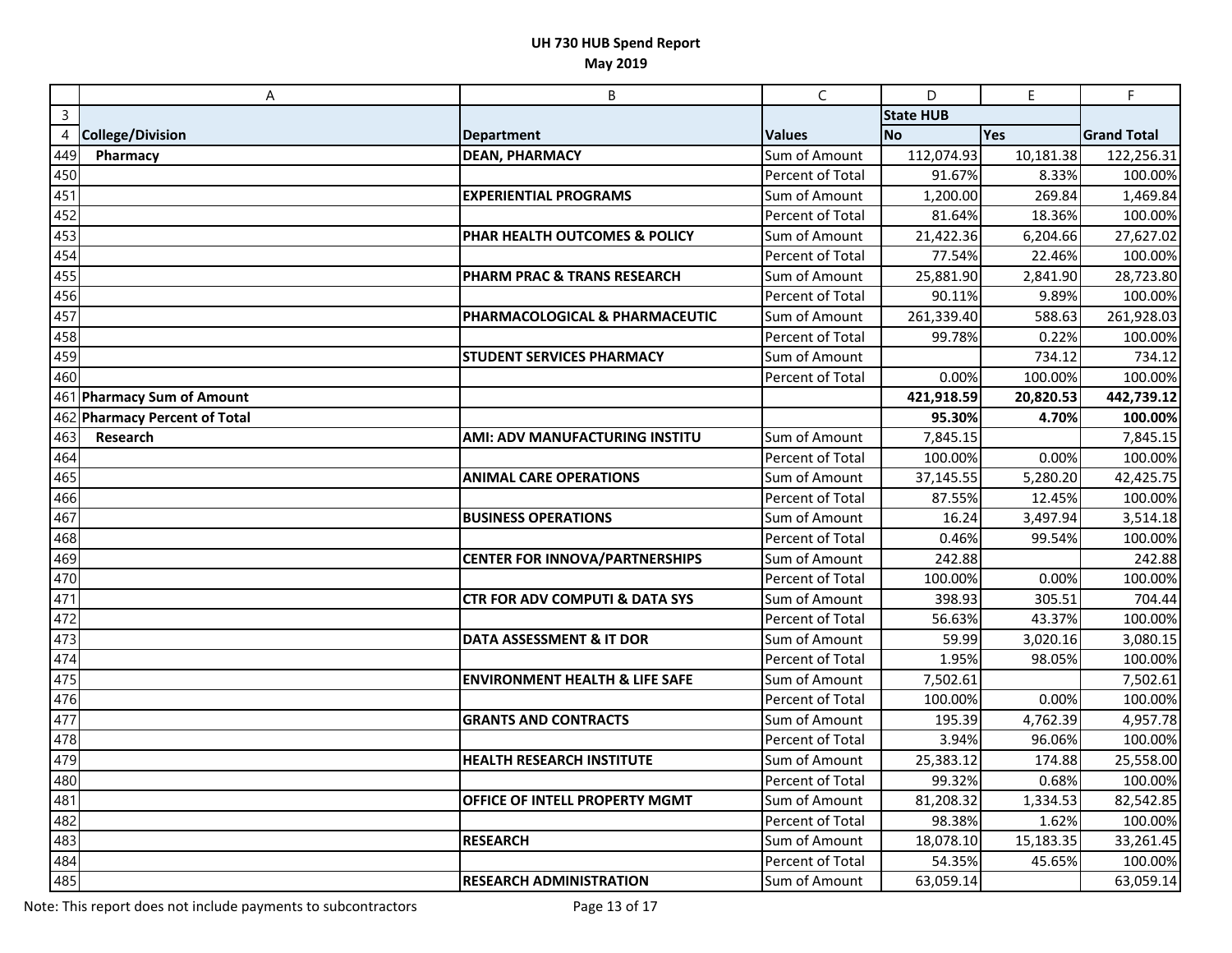|              | Α                             | B                                         | C                | D                | E         | F                  |
|--------------|-------------------------------|-------------------------------------------|------------------|------------------|-----------|--------------------|
| $\mathsf{3}$ |                               |                                           |                  | <b>State HUB</b> |           |                    |
| 4            | <b>College/Division</b>       | <b>Department</b>                         | <b>Values</b>    | No               | Yes       | <b>Grand Total</b> |
| 486          | Research                      | <b>RESEARCH ADMINISTRATION</b>            | Percent of Total | 100.00%          | 0.00%     | 100.00%            |
| 487          |                               | <b>RESEARCH INTEGRITY &amp; OVERSIGHT</b> | Sum of Amount    | 683.09           |           | 683.09             |
| 488          |                               |                                           | Percent of Total | 100.00%          | 0.00%     | 100.00%            |
| 489          |                               | <b>TIMES</b>                              | Sum of Amount    | 21,906.31        | 1,176.64  | 23,082.95          |
| 490          |                               |                                           | Percent of Total | 94.90%           | 5.10%     | 100.00%            |
| 491          |                               | TX CTR SUPERCONDUCTIVITY AT UH            | Sum of Amount    | 135,541.45       | 16.02     | 135,557.47         |
| 492          |                               |                                           | Percent of Total | 99.99%           | 0.01%     | 100.00%            |
| 493          |                               | <b>VP FOR RESEARCH CENTRAL OFFICE</b>     | Sum of Amount    | 5,432.10         | 876.60    | 6,308.70           |
| 494          |                               |                                           | Percent of Total | 86.10%           | 13.90%    | 100.00%            |
|              | 495 Research Sum of Amount    |                                           |                  | 404,698.37       | 35,628.22 | 440,326.59         |
|              | 496 Research Percent of Total |                                           |                  | 91.91%           | 8.09%     | 100.00%            |
| 497          | <b>Student Affairs</b>        | <b>ADMISSIONS</b>                         | Sum of Amount    | 31,554.63        | 13,146.44 | 44,701.07          |
| 498          |                               |                                           | Percent of Total | 70.59%           | 29.41%    | 100.00%            |
| 499          |                               | <b>CAMPUS RECREATION</b>                  | Sum of Amount    | 72,429.59        | 2,079.44  | 74,509.03          |
| 500          |                               |                                           | Percent of Total | 97.21%           | 2.79%     | 100.00%            |
| 501          |                               | <b>CAMPUS SOLUTIONS SVC</b>               | Sum of Amount    | 27,196.60        | 1,464.51  | 28,661.11          |
| 502          |                               |                                           | Percent of Total | 94.89%           | 5.11%     | 100.00%            |
| 503          |                               | <b>CENTER FOR STUDENT INVOLVEMENT</b>     | Sum of Amount    | 1,295.35         | 481.49    | 1,776.84           |
| 504          |                               |                                           | Percent of Total | 72.90%           | 27.10%    | 100.00%            |
| 505          |                               | <b>CENTER FOR STUDENT MEDIA</b>           | Sum of Amount    | 8,042.97         | 506.76    | 8,549.73           |
| 506          |                               |                                           | Percent of Total | 94.07%           | 5.93%     | 100.00%            |
| 507          |                               | <b>CENTER FOR STUDENTS W/DISABILI</b>     | Sum of Amount    | 42,947.92        | 42,411.86 | 85,359.78          |
| 508          |                               |                                           | Percent of Total | 50.31%           | 49.69%    | 100.00%            |
| 509          |                               | <b>CHILDREN'S LEARNING CENTER</b>         | Sum of Amount    | 10,935.54        | 567.53    | 11,503.07          |
| 510          |                               |                                           | Percent of Total | 95.07%           | 4.93%     | 100.00%            |
| 511          |                               | <b>CNTR FOR DIVERSITY &amp; INCLUSION</b> | Sum of Amount    | 221.83           | 269.75    | 491.58             |
| 512          |                               |                                           | Percent of Total | 45.13%           | 54.87%    | 100.00%            |
| 513          |                               | <b>COUGARS IN RECOVERY</b>                | Sum of Amount    | 180.60           | 268.18    | 448.78             |
| 514          |                               |                                           | Percent of Total | 40.24%           | 59.76%    | 100.00%            |
| 515          |                               | <b>COUNSELING AND PSYCH SVCS</b>          | Sum of Amount    | 1,682.32         | 10,640.42 | 12,322.74          |
| 516          |                               |                                           | Percent of Total | 13.65%           | 86.35%    | 100.00%            |
| 517          |                               | <b>CTR FRATERNITY &amp; SORORITY LIFE</b> | Sum of Amount    | 323.61           |           | 323.61             |
| 518          |                               |                                           | Percent of Total | 100.00%          | 0.00%     | 100.00%            |
| 519          |                               | <b>DEAN OF STUDENTS</b>                   | Sum of Amount    | 518.65           | 348.35    | 867.00             |
| 520          |                               |                                           | Percent of Total | 59.82%           | 40.18%    | 100.00%            |
| 521          |                               | <b>INTEGRATED ENROLLMENT SERVICES</b>     | Sum of Amount    | 597.67           | 10,334.75 | 10,932.42          |
| 522          |                               |                                           | Percent of Total | 5.47%            | 94.53%    | 100.00%            |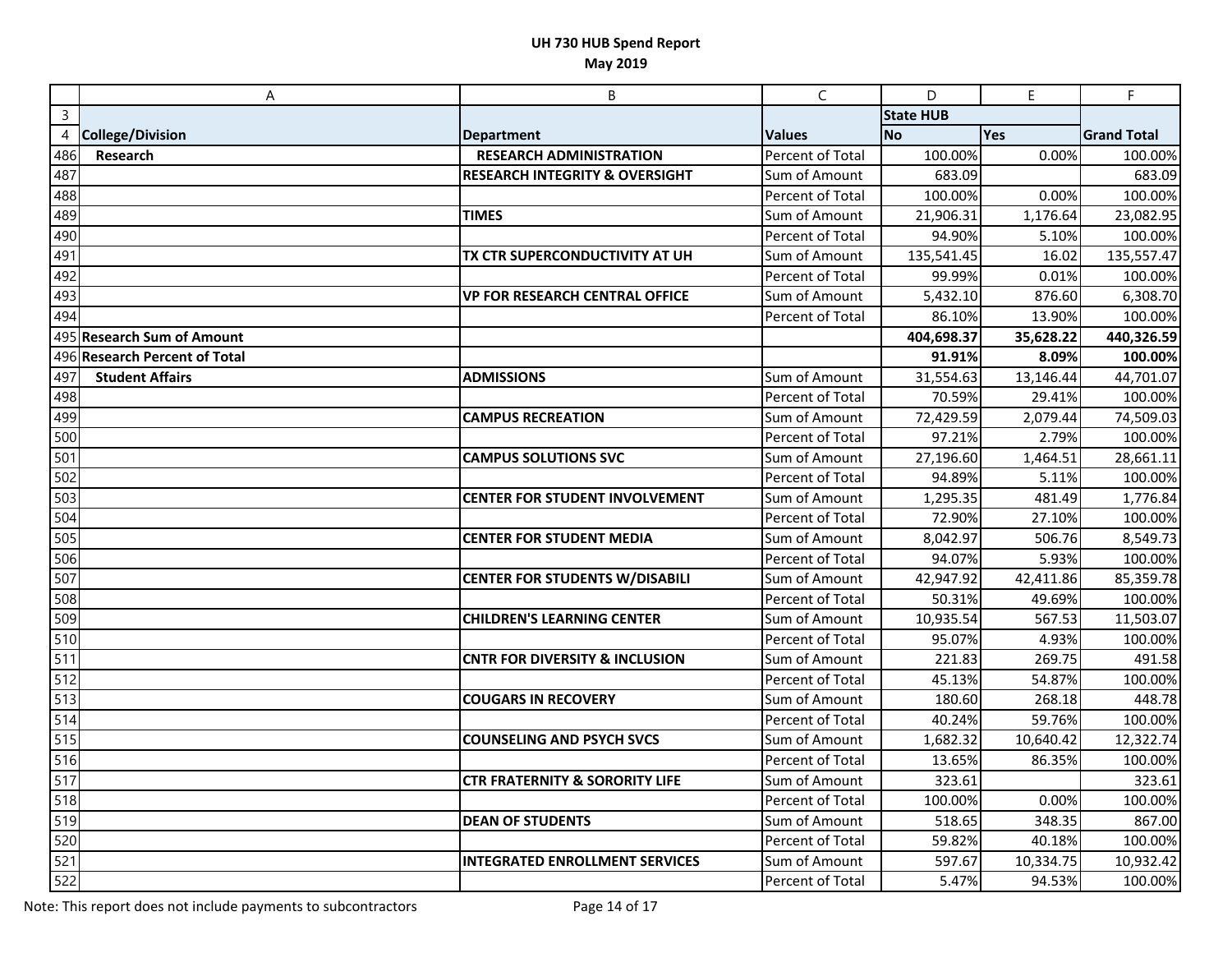|                | A                                    | B                                         | $\mathsf{C}$     | D                | $\mathsf E$ | F.                 |
|----------------|--------------------------------------|-------------------------------------------|------------------|------------------|-------------|--------------------|
| $\overline{3}$ |                                      |                                           |                  | <b>State HUB</b> |             |                    |
| 4              | <b>College/Division</b>              | <b>Department</b>                         | <b>Values</b>    | <b>No</b>        | Yes         | <b>Grand Total</b> |
| 523            | <b>Student Affairs</b>               | <b>LGBTQ RESOURCE CENTER</b>              | Sum of Amount    |                  | 73.68       | 73.68              |
| 524            |                                      |                                           | Percent of Total | 0.00%            | 100.00%     | 100.00%            |
| 525            |                                      | OFC OF THE UNIVERSIT REGISTRAR            | Sum of Amount    | 4,457.75         | 6,166.83    | 10,624.58          |
| 526            |                                      |                                           | Percent of Total | 41.96%           | 58.04%      | 100.00%            |
| 527            |                                      | <b>RELIGION CENTER</b>                    | Sum of Amount    | 239.16           | 477.42      | 716.58             |
| 528            |                                      |                                           | Percent of Total | 33.38%           | 66.62%      | 100.00%            |
| 529            |                                      | <b>SCHOLARSIPS &amp; FINANCIAL AID</b>    | Sum of Amount    | 11,828.60        | 6,155.97    | 17,984.57          |
| 530            |                                      |                                           | Percent of Total | 65.77%           | 34.23%      | 100.00%            |
| 531            |                                      | <b>STU COMMUNICATION &amp; MARKETING</b>  | Sum of Amount    |                  | 4,666.40    | 4,666.40           |
| 532            |                                      |                                           | Percent of Total | 0.00%            | 100.00%     | 100.00%            |
| 533            |                                      | <b>STU HOUSING - RESIDE LIFE</b>          | Sum of Amount    | 21,966.25        | 4,801.30    | 26,767.55          |
| 534            |                                      |                                           | Percent of Total | 82.06%           | 17.94%      | 100.00%            |
| 535            |                                      | <b>STUDENT AFFAIRS</b>                    | Sum of Amount    | 19,550.55        | 960.79      | 20,511.34          |
| 536            |                                      |                                           | Percent of Total | 95.32%           | 4.68%       | 100.00%            |
| 537            |                                      | <b>STUDENT AFFAIRS BUSINESS SRVC</b>      | Sum of Amount    | 874.44           | 1,558.19    | 2,432.63           |
| 538            |                                      |                                           | Percent of Total | 35.95%           | 64.05%      | 100.00%            |
| 539            |                                      | <b>STUDENT AFFAIRS IT SERVICES</b>        | Sum of Amount    | 499.99           |             | 499.99             |
| 540            |                                      |                                           | Percent of Total | 100.00%          | 0.00%       | 100.00%            |
| 541            |                                      | <b>STUDENT CENTER</b>                     | Sum of Amount    | 53,036.48        | 2,374.87    | 55,411.35          |
| 542            |                                      |                                           | Percent of Total | 95.71%           | 4.29%       | 100.00%            |
| 543            |                                      | <b>STUDENT HEALTH CENTER</b>              | Sum of Amount    | 55,315.87        | 34,798.49   | 90,114.36          |
| 544            |                                      |                                           | Percent of Total | 61.38%           | 38.62%      | 100.00%            |
| 545            |                                      | <b>UNIVERSITY CAREER SERVICES</b>         | Sum of Amount    | 627.22           | 3,212.44    | 3,839.66           |
| 546            |                                      |                                           | Percent of Total | 16.34%           | 83.66%      | 100.00%            |
| 547            |                                      | <b>URBAN EXPERIENCE</b>                   | Sum of Amount    | 324.70           | 2,827.32    | 3,152.02           |
| 548            |                                      |                                           | Percent of Total | 10.30%           | 89.70%      | 100.00%            |
| 549            |                                      | <b>VETERAN SERVICES</b>                   | Sum of Amount    | 82.59            | 277.50      | 360.09             |
| 550            |                                      |                                           | Percent of Total | 22.94%           | 77.06%      | 100.00%            |
| 551            |                                      | <b>WELLNESS CENTER</b>                    | Sum of Amount    | 787.40           | 555.38      | 1,342.78           |
| 552            |                                      |                                           | Percent of Total | 58.64%           | 41.36%      | 100.00%            |
| 553            |                                      | <b>WOMEN &amp; GENDER RESOURCE CENTER</b> | Sum of Amount    | 668.71           | 6.13        | 674.84             |
| 554            |                                      |                                           | Percent of Total | 99.09%           | 0.91%       | 100.00%            |
|                | 555 Student Affairs Sum of Amount    |                                           |                  | 368,186.99       | 151,432.19  | 519,619.18         |
|                | 556 Student Affairs Percent of Total |                                           |                  | 70.86%           | 29.14%      | 100.00%            |
| 557            | <b>Technology</b>                    | <b>CONSTRUCTION MANAGEMENT</b>            | Sum of Amount    | 10,543.69        |             | 10,543.69          |
| 558            |                                      |                                           | Percent of Total | 100.00%          | 0.00%       | 100.00%            |
| 559            |                                      | <b>DEAN, TECHNOLOGY</b>                   | Sum of Amount    | 24,628.49        | 20,303.43   | 44,931.92          |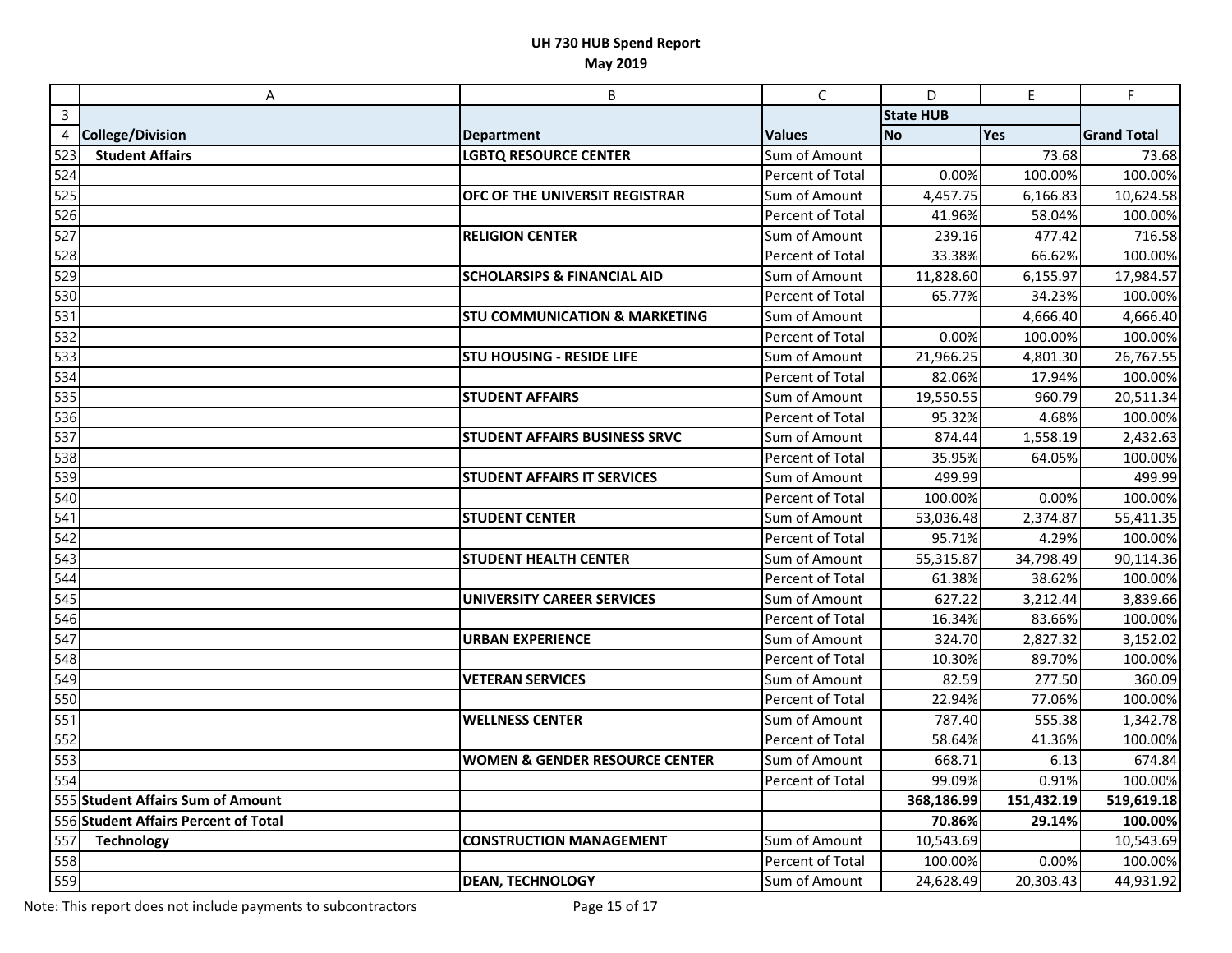|                  | A                                                     | B                                         | C                | D                | E         | F                  |
|------------------|-------------------------------------------------------|-------------------------------------------|------------------|------------------|-----------|--------------------|
| $\mathsf{3}$     |                                                       |                                           |                  | <b>State HUB</b> |           |                    |
| $\overline{4}$   | <b>College/Division</b>                               | <b>Department</b>                         | <b>Values</b>    | No               | Yes       | <b>Grand Total</b> |
| 560              | <b>Technology</b>                                     | <b>DEAN, TECHNOLOGY</b>                   | Percent of Total | 54.81%           | 45.19%    | 100.00%            |
| 561              |                                                       | <b>ENGINEERING TECHNOLOGY</b>             | Sum of Amount    | 71,399.48        | 1,861.61  | 73,261.09          |
| 562              |                                                       |                                           | Percent of Total | 97.46%           | 2.54%     | 100.00%            |
| 563              |                                                       | HUMAN DEVELOP AND CONSUMER SCI            | Sum of Amount    | 26,886.93        | 732.97    | 27,619.90          |
| 564              |                                                       |                                           | Percent of Total | 97.35%           | 2.65%     | 100.00%            |
| 565              |                                                       | <b>ILT</b>                                | Sum of Amount    | 11,455.32        | 3,747.38  | 15,202.70          |
| 566              |                                                       |                                           | Percent of Total | 75.35%           | 24.65%    | 100.00%            |
|                  | 567 Technology Sum of Amount                          |                                           |                  | 144,913.91       | 26,645.39 | 171,559.30         |
|                  | 568 Technology Percent of Total                       |                                           |                  | 84.47%           | 15.53%    | 100.00%            |
| 569              | Univ Marketing, Comm & Media Rel                      | <b>MARKETING</b>                          | Sum of Amount    | 53,440.35        |           | 53,440.35          |
| 570              |                                                       |                                           | Percent of Total | 100.00%          | 0.00%     | 100.00%            |
| $\overline{571}$ |                                                       | VC/VP UNIV MKTG, COM & MED REL            | Sum of Amount    | 8,128.47         | 7,574.34  | 15,702.81          |
| 572              |                                                       |                                           | Percent of Total | 51.76%           | 48.24%    | 100.00%            |
|                  | 573 Univ Marketing, Comm & Media Rel Sum of Amount    |                                           |                  | 61,568.82        | 7,574.34  | 69,143.16          |
|                  | 574 Univ Marketing, Comm & Media Rel Percent of Total |                                           |                  | 89.05%           | 10.95%    | 100.00%            |
| 575              | <b>University Advancement</b>                         | <b>ALUMNI RELATIONS</b>                   | Sum of Amount    | 2,413.94         | 25.00     | 2,438.94           |
| 576              |                                                       |                                           | Percent of Total | 98.97%           | 1.03%     | 100.00%            |
| 577              |                                                       | <b>ANNUAL GIVING</b>                      | Sum of Amount    | 39,427.63        |           | 39,427.63          |
| 578              |                                                       |                                           | Percent of Total | 100.00%          | 0.00%     | 100.00%            |
| 579              |                                                       | <b>BUSINESS OPERATIONS</b>                | Sum of Amount    | 16,899.45        | 5,142.05  | 22,041.50          |
| 580              |                                                       |                                           | Percent of Total | 76.67%           | 23.33%    | 100.00%            |
| 581              |                                                       | <b>CAMPAIGN STRATEGIC INITIATIVES</b>     | Sum of Amount    | 26,324.68        | 8,723.03  | 35,047.71          |
| 582              |                                                       |                                           | Percent of Total | 75.11%           | 24.89%    | 100.00%            |
| 583              |                                                       | <b>CORPORATE &amp; FOUNDATION RELATIO</b> | Sum of Amount    | 783.27           | 209.35    | 992.62             |
| 584              |                                                       |                                           | Percent of Total | 78.91%           | 21.09%    | 100.00%            |
| 585              |                                                       | <b>DEVELOPMENT</b>                        | Sum of Amount    | 111.61           | 351.05    | 462.66             |
| 586              |                                                       |                                           | Percent of Total | 24.12%           | 75.88%    | 100.00%            |
| 587              |                                                       | <b>GIFT MANAGEMENT</b>                    | Sum of Amount    | 349.07           | 69.66     | 418.73             |
| 588              |                                                       |                                           | Percent of Total | 83.36%           | 16.64%    | 100.00%            |
| 589              |                                                       | <b>GIFT PROCESSING &amp; RECORDS</b>      | Sum of Amount    | 153.85           |           | 153.85             |
| 590              |                                                       |                                           | Percent of Total | 100.00%          | 0.00%     | 100.00%            |
| 591              |                                                       | <b>INFORMATION SYSTEM &amp; REPORTING</b> | Sum of Amount    | 89,170.00        |           | 89,170.00          |
| 592              |                                                       |                                           | Percent of Total | 100.00%          | 0.00%     | 100.00%            |
| 593              |                                                       | <b>PLANNED GIVING</b>                     | Sum of Amount    | 5,750.00         |           | 5,750.00           |
| 594              |                                                       |                                           | Percent of Total | 100.00%          | 0.00%     | 100.00%            |
| 595              |                                                       | <b>PRINCIPAL GIFTS</b>                    | Sum of Amount    | 1,447.84         | 171.05    | 1,618.89           |
| 596              |                                                       |                                           | Percent of Total | 89.43%           | 10.57%    | 100.00%            |